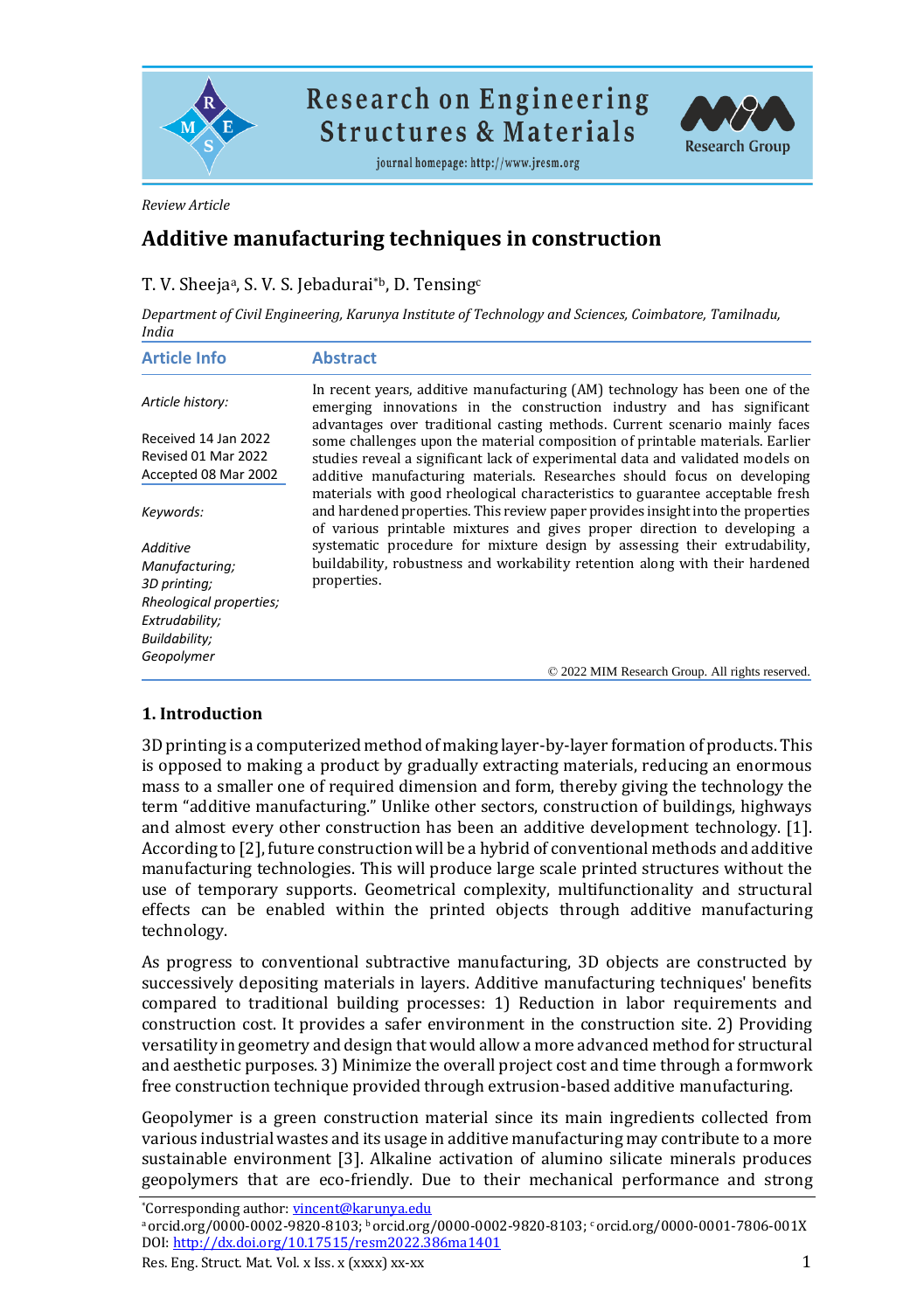durability features, these materials can assist alleviate the CO2 emission and be an efficient alternative for the construction industry, [4]. At the time of mixture proportioning of geopolymers, for a particular type of binder composition important design parameters to be considered are activator to binder ratio, molar ratio of activators and molarity of alkaline solution [5]. There is significant effect upon the nature of binders with the molar ratio of corresponding alkaline solution [6]. [7] Study reveals that there is significant effect upon the fresh and hardened properties of geopolymer mix due to the design parameters like liquid to binder ratio, mass ratio of alkaline solution and curing temperature. Geopolymerization process involves the activities like mixing up of precursors, generation of primary gel and the end production of silicate network structure [8]. Another research work concludes that [9] the addition of micro fibres like poly propylene fibres impart compressive strength to the geopolymer concrete. Durability aspects of geopolymer concrete exhibit better performance than portaland cement-based materials [10].

The development of additive manufacturing technology is very fast with its wide application in various industries. As far as the construction industry is concerned, suitable printable material is critical to successful printing. This review work covers the review of chemical and physical properties of various alkaline activated cementitious materials and its corresponding fresh as well as hardened properties for usage as an extrudable 3d printable mixture through various sections that are important in technology for additive manufacturing.

## **2. Additive Manufacturing Techniques**

The 3D printing methods commonly adopted in the construction industry can be divided into two basic categories: Extrusion Based 3D Printing (Fused Deposition Modelling) where the printable material paste is extruded through a nozzle pushed by a robot-like device to realize the layer-by-layer final product. The system includes an extruder and a printing surface, S [11]. There are two different types of systems that are used within this technology. Frame- based system and ii) Robotic arm-based system, four – axis gantry and six-axis robot printers, [12] and [13]. Another method used in AM technology is binder jetting, which uses nozzles to spray binder in the form of liquid on top of a powder bed gluing together. Until a thin layer of powder is applied, the nozzle moves according to the planned course. Finally, the stacking of layers creates a 3D object.

## **3. Materials for Additive Manufacturing Technology**

In Additive Manufacturing technology the development of printable material is a major concern. Main challenges in the selection of proper material by considering the rheological properties for the successful extrusion, buildability, material shear strength and open time ultimately the final product being able to provide the specified safety as well as serviceability aspects through additive manufacturing technology [14]. Cost and availability of the material and properties of the printing system may also considerable while choosing the material. Preparing a compatible material for large scale 3D printer is a tedious task [15]. Major properties of novel printing mortar are flowability and buildability, achieving these two parameters simultaneously, is a difficult task for researchers, more over it is important to identify the time for which each layer has to be attain its own yield stress [16]. 3D printed structures possess both isotropic and anisotropic properties. When oriented in different directions the printed specimen exhibits variation in bond strength between layers related with the corresponding time interval required for the construction of consecutive layers, whereas in case of casted specimen which have even distribution of material properties in all directions. Characteristics like viscosity of material, printing time gap between layers and contact area between consecutive layers have strong impact on mechanical properties of the printed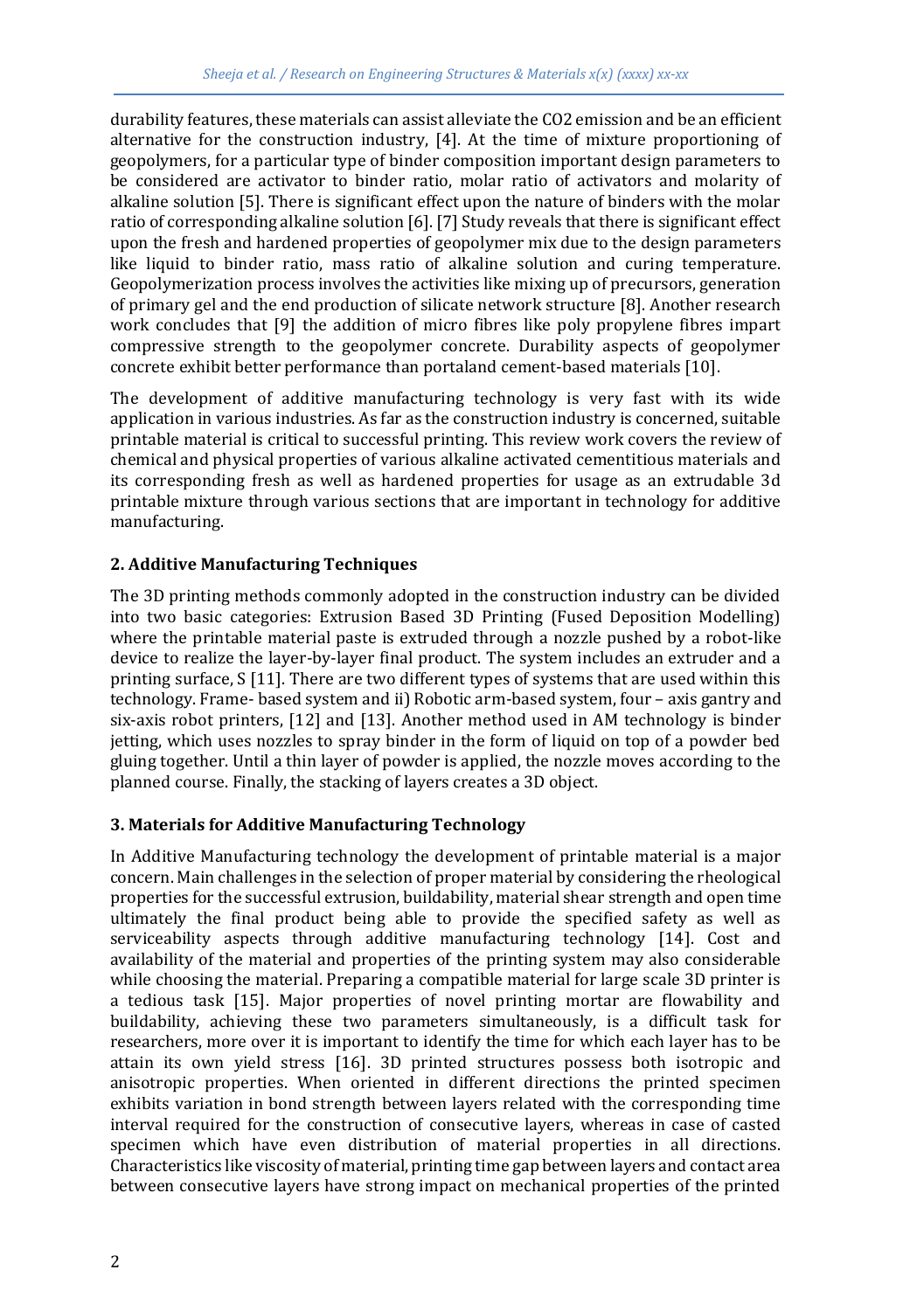materials [17]. [18] Pointed out about the necessity of large-scale additive manufacturing technology in construction industry through an automated extrusion- based process. International developments in standards for non-Portland cement, specifically on alkali activated binders, are being monitored by RILEM Technical Committee 224-AAM. This committee considered the performance-based standards rather than chemistry for the acceptance of a particular binder. It is difficult to find out performance- based standards since there is not any specific procedure for conducting experiments and validating the results for a wide range of binder system [19].



Figure 1. Process of Alkaline activated materials

The total Portland cement demand in the world is expected to rise 4.5% yearly, The production of around one ton of Ordinary Portland Cement in the atmosphere release almost one ton of CO2. [20] and [21] used geopolymer material to minimize greenhouse gas emissions. [20] pointed out that the fundamental explanation for reducing CO2 in geopolymer systems is the minimal amount of refined natural minerals and industrial waste to make the binding materials. Compared with Ordinary Portland Cement, the greenhouse gas emission reduced to approximately 44 to 64 % with the usage of geopolymer materials, [22]. Based on the growth and use trend, the existing limestone reserves available are projected to last only another 35-40 years. Replacement with geopolymer material in concrete construction will reduce cement consumption in concrete and provide durable and sustainable construction. Various studies have been carried out on traditional concrete mixes and propose modifications to obtain better quality concrete having both mechanical and durability requirements with advancements in technology and research. Using by-products such as fly ash (FA) and blast furnace slag (BFS) as alternative binders does not harm the climate based on the researchers' results,[23] Construction industry is in search of an alternative binding material, fly ash like geopolymer increases the performance of concrete mixes by providing better microstructure [24]. As per researchers it is important to provide fillers in concrete that enhances pozzolanic properties as well as hydration reaction[25]. Creation of geopolymers by using fly ash with alkaline activation as a construction material thus leads to sustainable and durable production by preventing the issues of fly ash disposal [26]. In recent years, alkali-activated cements have been of considerable significance for their possible use as building materials that could replace ordinary Portland cement. Performance of alkali activated materials as an alternative binder for Portland cement can reduce CO2 emission by more than 80% [27]. Several studies reveal that alkali activated cements have exceptional mechanical properties with low density. Geopolymer foamed concrete had better thermal insulation qualities than standard Portland cement foam concrete at the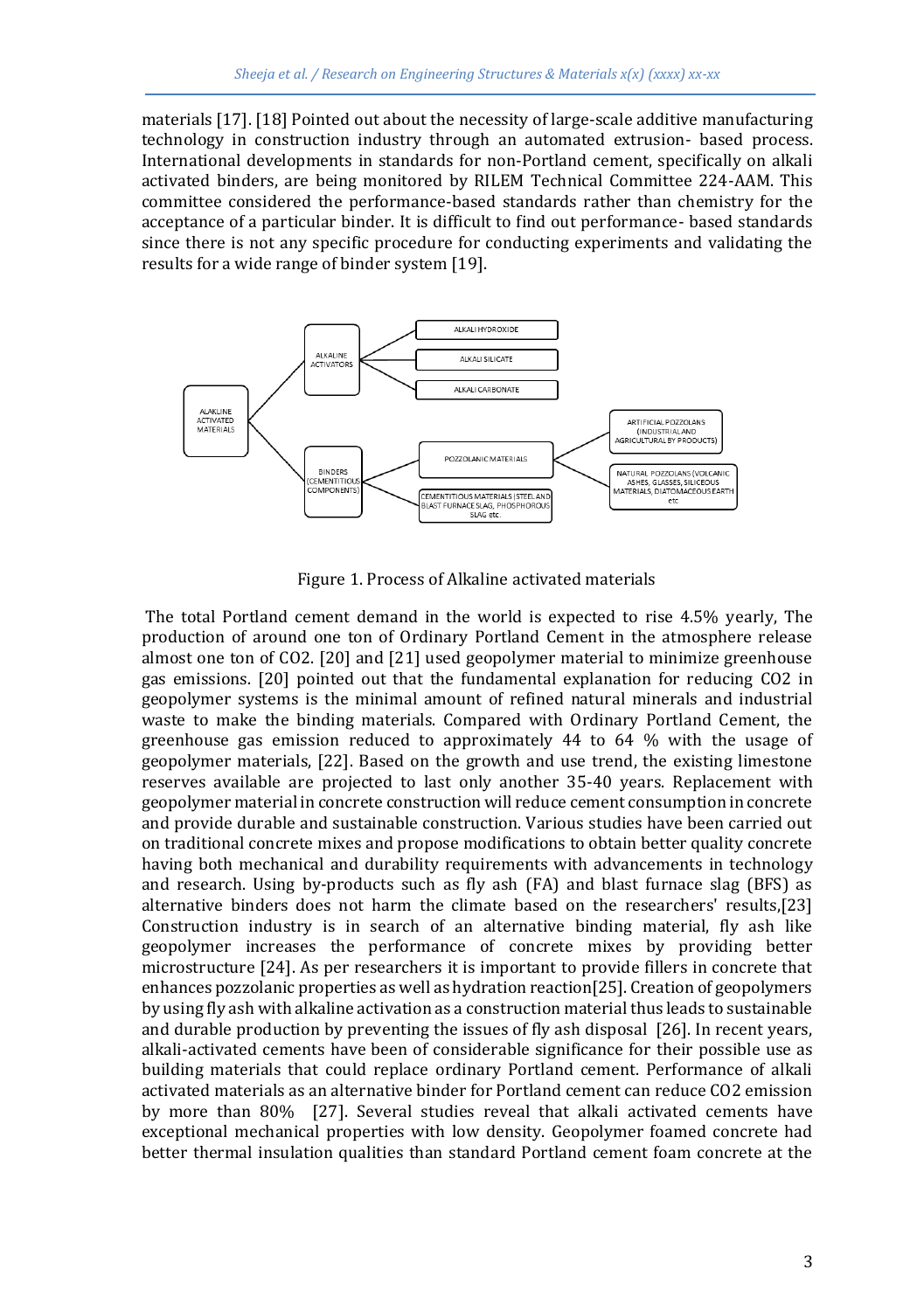same density and strength,[28]and [29]. Figure 1 represents the Alkaline activated materials and its components.

### **3.1. Binders**

Alkaline Activator Materials provides faster and large-scale production for a sustainable environment by reducing the amount of waste material deposited during construction [30]. For the preparation of alkali activated cementitious mortar, mainly used raw materials, exclusively alumino silicate materials, are kaolinite, feldspar, industrial bi products like fly ash, slag, mining waste etc. Reactivity towards alkaline solution depends on their chemical composition, shape, size, fineness and glassy as well as amorphous phases of solids. Raw materials used should possess highly reactive glassy contents and capable of releasing aluminium using less amount of water/binder ratio [31].

Ground granulated blast furnace slag composition includes lime and calcium magnesium aluminosilicate [32]. Addition of slag enhances the polymerization process and impart compressive strength to the product [33].

Metakaolin is an anhydrous alumino silicate material, during the dihydroxylation process, its losses structural water and the product is in amorphous nature, which is highly reactive in presence of alkaline solution [34]. Inclusion of metakaolin demands higher binder/liquid ratio with increased surface area reduces the workability of the mix. Metakaolin is more reactive than fly ash at the time of polymerization [35].

### **3.2 Activators**

The researcher [36] used the term 'geopolymer' in 1970's to describe a class of materials which were produced by the activation of alumino silicate powder through an alkaline solution. Some of the common binders used for making geopolymer concrete are flyash, metakaoline and blast furnace slag. Among these flyash and metakaoline are rich in aluminium and silica whereas calcium and silica are high in blast furnace slag [37]. In order to activate these type of aluminosilicate binders an alkaline medium is required, commonly used alkaline activators are alkaline hydroxide, alkaline silicates or blends of the two. The anions and cations have important role in the process of alkaline activation consequently in the characteristics of the final products Normally used anions are hydroxides, silicates, carbonates and to a lesser extent the sulfates [38]. Chemical reaction involved during activation process:

> $(SiO2-Al2O2)$  n + H2O + OH- Si (OH)4 + Al (OH)<sup>4</sup>  $Si (OH)4 + Al (OH)<sup>4</sup>$   $\rightarrow$   $(-Si-O-Al-O-) n + H2O$

Under the polymerization of aliumino silicate in presence of highly reactive alkaline medium produces water as its one of the bi products, hence it is used for improving the workability of the mixture [39]. Molarity of sodium hydroxide related with the reaction rate and strength of the final product.

NaOH(S)+H2O(I) 
$$
\longrightarrow
$$
 Na<sup>+</sup> + OH<sup>-</sup> + H2O + Heat

Soluble silicate influences the workability, strength development and reduces the setting time for the mixture [40]. Addition of alkaline activators instead of water with binders will reduce the yield stress and increase the bond strength of mortar. [41] in their study reveals the printability of extrudable mortar using fly-ash, concurrent with the time dependent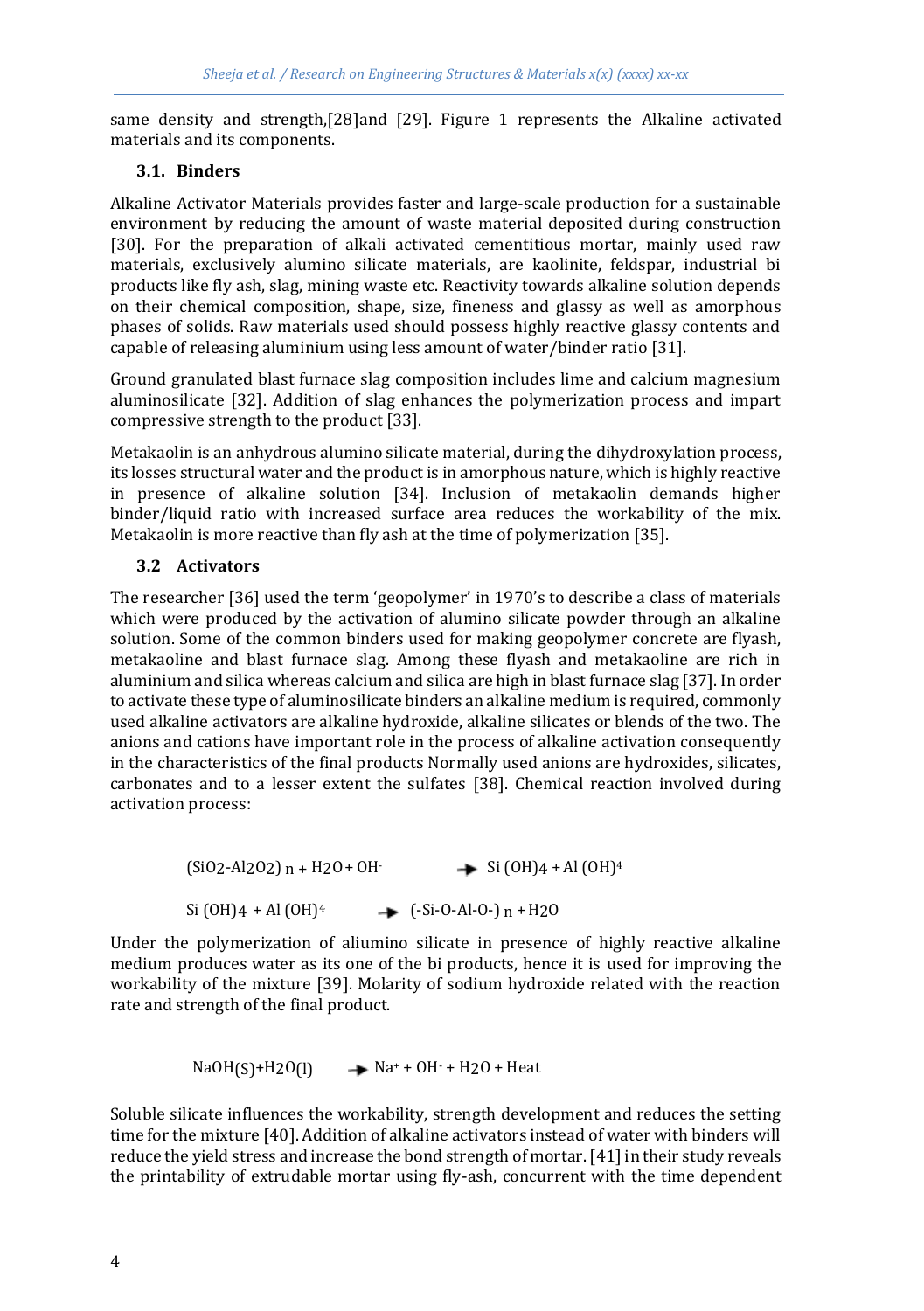yield stress. Metakaolin or fly-ash based alkaline activated cements produces sodium aluminosilicate hydrate gel with different Si/Al ratio whereas slag-based cements create calcium silicate hydrate gel with a low Ca/Si ratio [42].

## **3.3 Admixtures**

Addition of admixtures impart high strength and produces high strength, durable concrete by reducing water cement ratio, [43]. Nano sized admixtures enhance the yield stress speed up the process of thixotropic shape retention property, [44]. In order to enhance the properties of alkaline activated materials ambient temperature conditions admixtures are proposed to be used, [45]. [46] in their study used nano silica as an admixture which increases the strength and durability of concrete due to its pore filling capacity. Due to its high fineness with specific surface area demands more water shows poor workability, [47]. Alccofine, an ultra-fine, amorphous material is added as an admixture in the study, [48] which is rich in calcium oxide hence produce more cementitious gel thus reduces the permeability and increase the durability of concrete. Alccofine increases the flowability and workability of mortar due to its water reducing capacity, [49]. Lignosulphate admixtures enhances workability of all type of activators while it retards the strength development, [50]. Research studies about viscosity modifying agents upon extrudable additive manufacturing technology [51], reveals that the extrusion pressure as well as buildability of printed filament increases with time moreover addition of VMA enhances yield stress and flow consistency.

## **4. Mix Design and Materials Composition of Alkaline Activated Geopolymer Materials**

The mixture design adopted for additive manufacturing technology should have some specifications. These specifications depend on the printer equipment, the type of construction, and the conditions of the construction site. The attributes to be considered are pumpability, extrudability and buildability when designing the mixture design of concrete for a printer. [52]. They also emphasized the effect of admixtures and their interaction on rheological and mechanical properties [53]. In order to formulate an alkaline activated binder, it is necessary to determine the amount of reactive phase of precursors. Mainly used precursors in alkali activated cements are metakaolin, fly ash (class-f, class-c), silica fume and ground granulated blast furnace slag. Binders like metakaolin and class-F fly ash are rarely pure and having non-active crystalline phase in a basic environment with low solubility whereas slags are having fairly similar chemical composition and equivalent fineness, [54].

Activators are necessary for the polymeric reaction of aluminosilicate binders. Mainly used activators are alkali hydroxides, alkali silicates, alkali carbonates and alkali sulphates. Formulation of alkali activated materials depends upon the variety of precursors and suitable activators moreover the role of water depending on this precursor/activator couple

Buildability of the extrudable cement mortar with varying printer parameters are in direct relationship towards the force of attraction between the inter particle, particle size and its arrangement within the material, [55]. [56] in their studies found out that the increase in molarity of NaOH will make a viscous alkaline solution and produce better cohesive mixture with increased inter particle repulsion, hence it possible for the production of an extrudable mixture. [57], discovered in their study that yield stress values of a mortar related with the square of d50. [58], have conducted a study by replacing certain % of fly ash with fine lime stone as filler material to increase the inter particle contact and hence support the overburden pressure for the suitable printability of mortar [59] analyzed the rheological properties of mortar containing fly ash and ground granulated blast furnace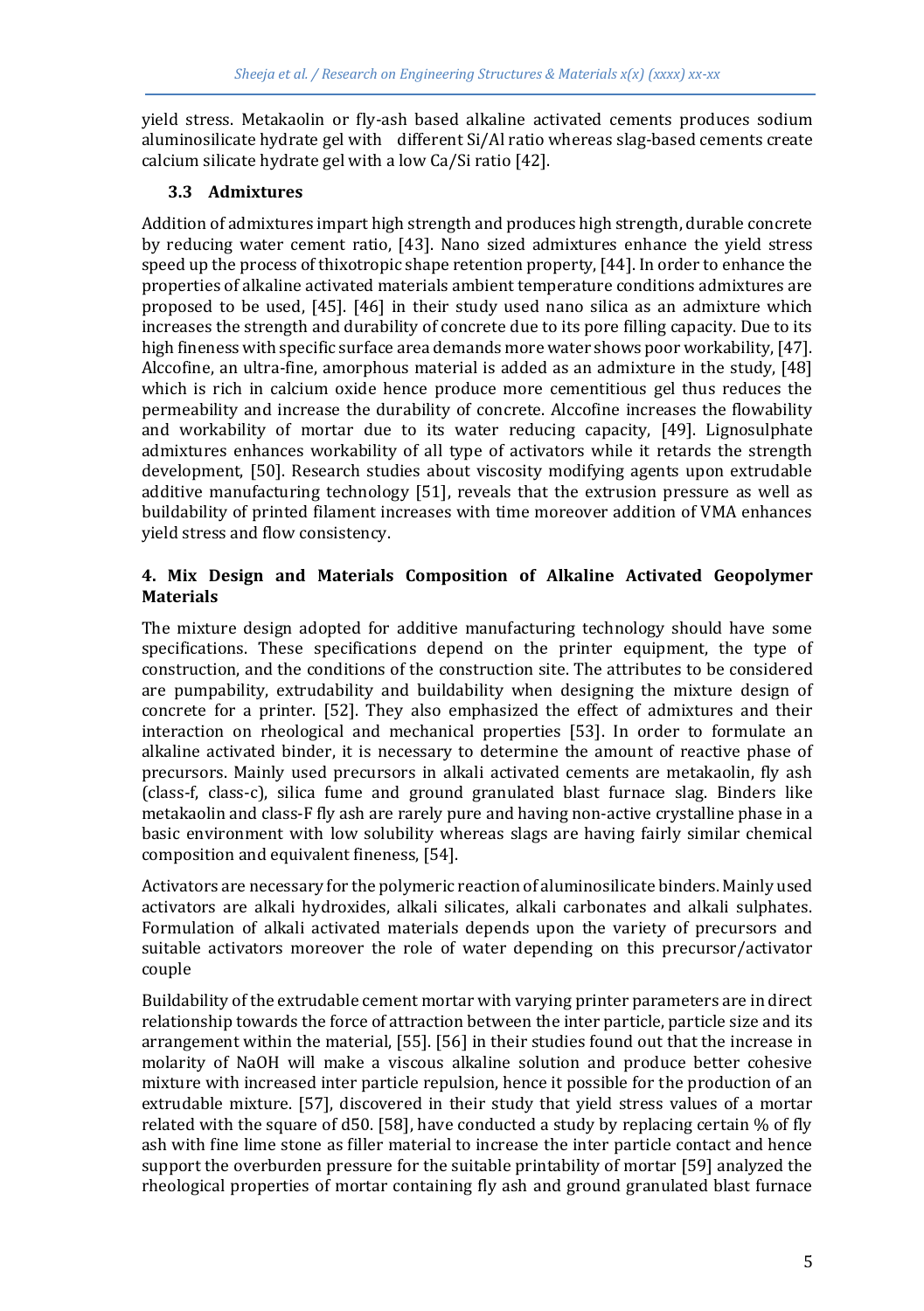slag, concludes that up to 50% addition of slag not at all improving any rheological properties of fresh mortar in the time range of 0 to 25 minutes. Further addition of slag shows increments in yield stress accompanied by a decrease in consistency.

[60] concludes in their study about the effect of ground granulated blast furnace slag mixed with fly ash, that addition of slag maintains inverse relation with workability due to the angular shape of the slag and accelerated reaction rate of calcium when compared to fly ash and it enhances the setting of mortar. Different researchers developed different geopolymer mixes for 3D printing. A few of the designed combinations and the properties considered for designing are summarized in Table 1.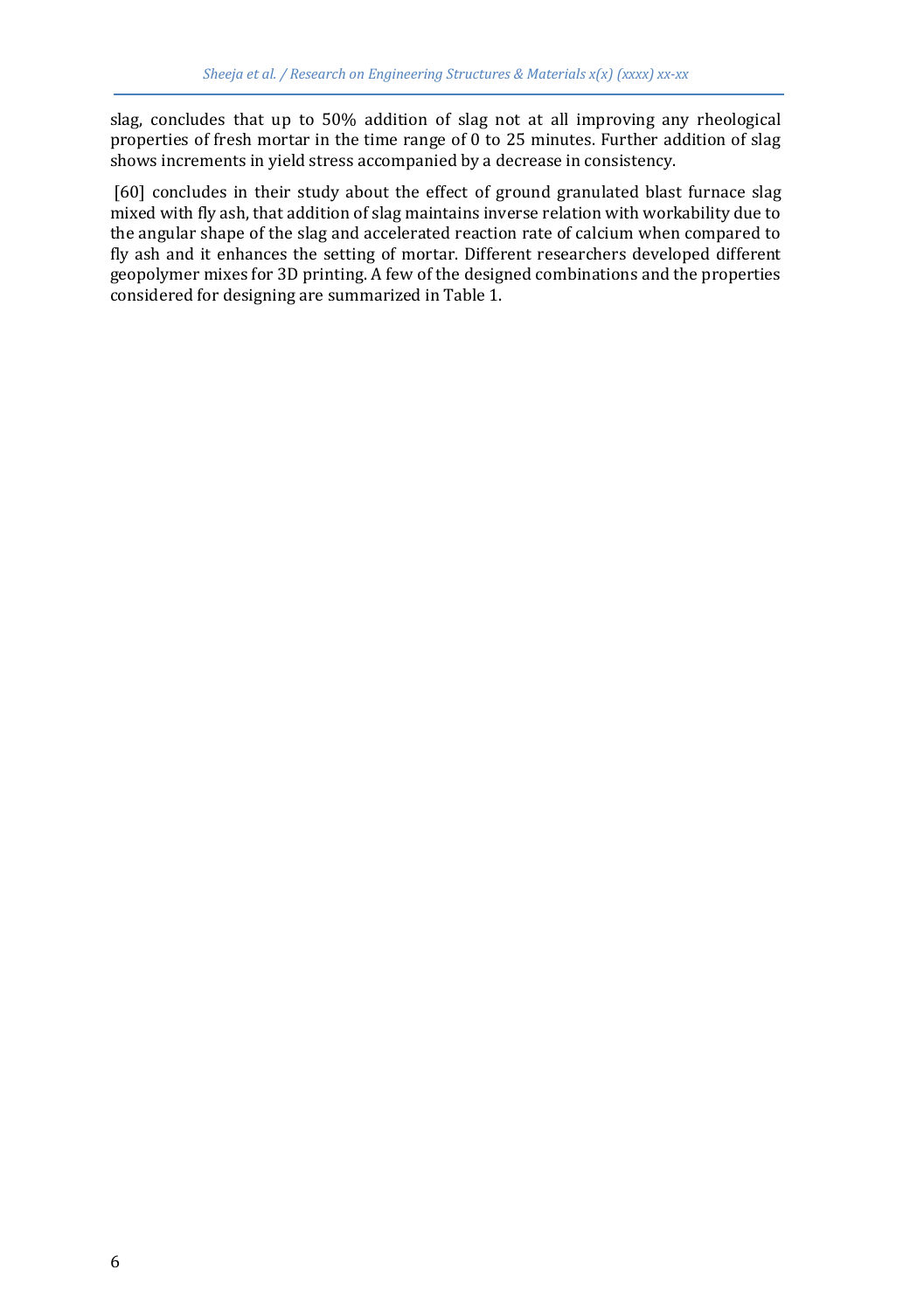| SI No        | <b>Title with Author</b>                                                                                                             | <b>Materials used</b>                                  |                   |                                                              |                                   |                                                                                                                                                                                 |                                                                                                                                                                                                                                        |
|--------------|--------------------------------------------------------------------------------------------------------------------------------------|--------------------------------------------------------|-------------------|--------------------------------------------------------------|-----------------------------------|---------------------------------------------------------------------------------------------------------------------------------------------------------------------------------|----------------------------------------------------------------------------------------------------------------------------------------------------------------------------------------------------------------------------------------|
|              |                                                                                                                                      | <b>Binders</b>                                         | Aggregates        | <b>Admixtures</b>                                            | <b>Activators</b>                 | <b>Primary Findings</b>                                                                                                                                                         | Conclusion                                                                                                                                                                                                                             |
| $\mathbf{1}$ | The study of the structure<br>rebuilding and yield stress of<br>3D printing geopolymer pastes<br>[61]                                | <b>Blast</b><br>Furnace<br>Slag, Steel Slag            | Sand              | defoamer, super-<br>plasticizer, and re<br>dispersible latex | NaOH &<br>Na2SiO3                 | Addition of NaOH speed<br>up the process of geo<br>polymerization<br>and<br>rebuilding capacity.                                                                                | Increment in Si/Na ratio causes a<br>decrement in yield<br>stress<br>development hence in<br>the<br>structural rebuilding also.                                                                                                        |
| 2            | Additive<br>manufacturing of geopolymer<br>sustainable<br>built<br>for<br>environment [30]                                           | Class-F-Flv<br>ash,<br><b>GGBFS and Silica</b><br>Fume | <b>River Sand</b> | Thixotropic Filler                                           | KOH & K2SiO3                      | Plotted torque- speed<br>graph using rheometer,<br>and hence measured the<br>thixotropy of mix.                                                                                 | Decrease of thixotropy over time<br>indicates the open time for the<br>material. Below this minimum<br>value of thixotropy, material is not<br>suitable for large scale printing                                                       |
| 3            | Experimental study on mix<br>proportion<br>and<br>fresh<br>properties of fly ash based<br>geopolymer for 3D concrete<br>printing[62] | Class-F-Fly<br>ash,<br><b>GGBFS and Silica</b><br>Fume | <b>River Sand</b> | Micro glass fiber<br>& Attapulgite<br>clay                   | K2SiO3 &<br><b>NaOH</b>           | Find out the favorable<br>vield stress value for<br>smooth extrusion.                                                                                                           | Novel 3D printable geo polymer<br>mortar was developed for printing<br>non- structural polymer mortar<br>was developed for printing non-<br>structural building components.                                                            |
| 4            | Optimization of mixture<br>properties for 3D printing of<br>geopolymer concrete [63]                                                 | Class-F-Fly<br>ash,<br><b>GGBFS and Silica</b><br>Fume | <b>River Sand</b> |                                                              | Sodium meta<br>silicate<br>powder | Increase in activator<br>dosage speed up the<br>reaction rate, yield<br>stress and lower the<br>setting time. Samples<br>with lower % of<br>activator shows higher<br>strength. | Material properties like rheology,<br>open time, compressive strength<br>and printing parameters like<br>pumping pressure, printing speed<br>were studied to achieve a<br>successful geopolymer mixture<br>for 3D printing.            |
| 5            | 3D Printing of geopolymer<br>Concrete [64]                                                                                           | Class-F-Fly<br>ash,<br>GGBFS and Silica<br>Fume        | <b>River Sand</b> | Actigel                                                      | NaOH &<br>Na2SiO3                 |                                                                                                                                                                                 | Addition of higher % of GGBFS<br>shows a linear increment in<br>compressive<br>strength<br>and<br>exponential decrement in setting<br>time. Introduction<br>of actigel<br>the<br>enhances<br>rheological<br>properties of the mixture. |
| 6            | Fresh<br>hardened<br>and                                                                                                             | Class-F-Fly<br>ash,                                    | <b>River Sand</b> | Actigel,                                                     | KOH & K2SiO3                      |                                                                                                                                                                                 | To ensure better pumpability,                                                                                                                                                                                                          |

## Table 1. Design strategies in research for printable Geopolymer concrete mix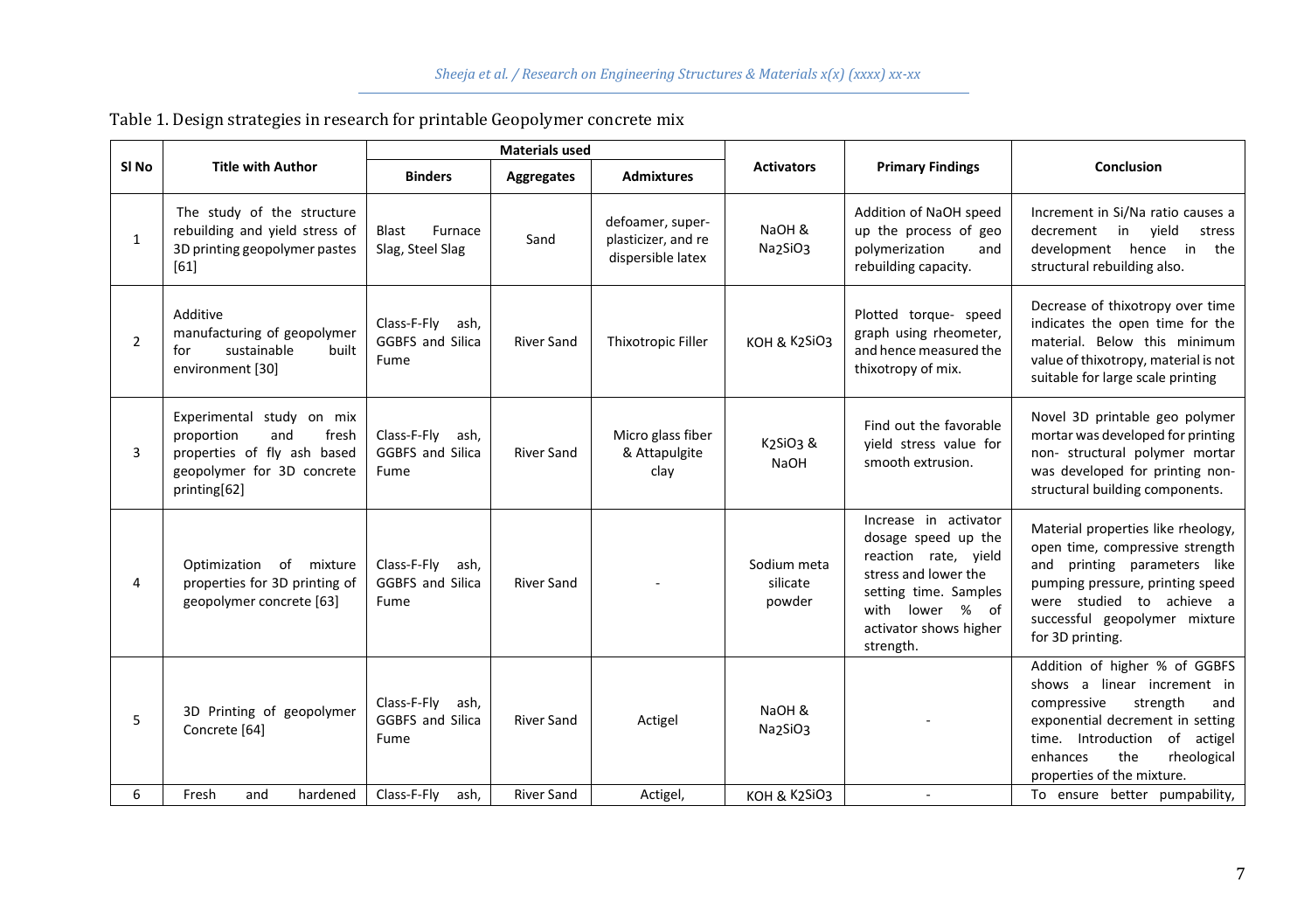*Sheeja et al. / Research on Engineering Structures & Materials x(x) (xxxx) xx-xx*

|    | properties of 3D printable<br>cementitious materials for<br>building and construction<br>[65]                                              | <b>GGBFS and Silica</b><br>Fume                     |                          | Bentonite<br>Sodium lingo<br>sulfonate                                                                             |                                                                                                                                    |                                                                                                                                                                                                                                                                                                   | thixotropic value should be more<br>than<br>10000Nmm rpm.                                                                                                                                                             |
|----|--------------------------------------------------------------------------------------------------------------------------------------------|-----------------------------------------------------|--------------------------|--------------------------------------------------------------------------------------------------------------------|------------------------------------------------------------------------------------------------------------------------------------|---------------------------------------------------------------------------------------------------------------------------------------------------------------------------------------------------------------------------------------------------------------------------------------------------|-----------------------------------------------------------------------------------------------------------------------------------------------------------------------------------------------------------------------|
| 7  | Effect of 3D printing on<br>mechanical properties of fly<br>ash-based<br>inorganic<br>geopolymer [66]                                      | Class-F-Fly ash,<br><b>GGBFS and Silica</b><br>Fume | <b>River Sand</b>        | Thixotropic<br>additives                                                                                           | K2SiO3 & H2O                                                                                                                       |                                                                                                                                                                                                                                                                                                   | In order to provide colloidal<br>interaction in geopolymer (like<br>OPC), thixotropic c additives are<br>helpful to improve printing<br>performances without disturbing<br>the geopolymer mechanism                   |
| 8  | Method of optimization for<br>ambient temperature cured<br>sustainable geopolymers for<br>3D printing construction<br>applications [67]    | FA and Slag                                         | Sand                     | Anhydrous borax<br>(retarder),<br>sodium carboxy<br>methyl cellulose<br>(VMA)                                      | Combination<br>on of sodium<br>silicate<br>and<br>potassium<br>silicate<br>&<br>Sodium<br>hydroxide<br>&<br>potassium<br>hydroxide | Initial and final setting<br>significantly<br>time<br>reduced. from 295<br>minutes to 45 minutes<br>(25%)                                                                                                                                                                                         | additional<br>Formation<br>οf<br>geopolymeric gel along with<br>C-S-H may be the reason for<br>Accelerated setting.                                                                                                   |
| 9  | Rheology and Mechanical<br>Properties of Fly Ash-Based<br>Geopolymer Mortars with<br>Ground Granulated Blast<br>Furnace Slag Addition [59] | FA and Slag                                         | <b>Siliceous</b><br>sand |                                                                                                                    | Sodium silicate<br>solution,<br>sodium<br>hydroxide<br>pellets<br>and<br>water                                                     | content of GGBFS in<br>the range up to 50<br>wt.%<br>did<br>not<br>significantly alter the<br>rheology<br>of<br>geopolymer mortars<br>within the time rage<br>from 0 to 25 min the<br>in<br><b>GGBFS</b><br>increase<br>content<br>was<br>by<br>accompanied<br>a<br>decrease<br>in<br>consistency | Tests of mechanical properties<br>show a clear increase in strength<br>together with an increase in the<br>amount of GGBFS                                                                                            |
| 10 | design<br>fresh<br>Mix<br>and<br>properties<br>for<br>high-<br>performance<br>printing<br>concrete [68]                                    | Cement, Fly ash<br>& Silica fume                    | Sand                     | Retarder, formed<br>amino-tris,<br>by<br>acid<br>citric<br>and<br>formaldehyde and<br>accelerator,<br>by<br>formed | Water                                                                                                                              | Optimum<br>mix<br>corresponds<br>to<br>the<br>binder content of 40%<br>with 1 to 2 % of super<br>plasticizer dosage.                                                                                                                                                                              | Shear strength controlled by the<br>usage of super plasticizer. By<br>adding micro scale polypropylene<br>fibers to the mix at the rate of<br>$1.2\text{kg/m}^3$ , compressive strength<br>reached more than 100 MPa. |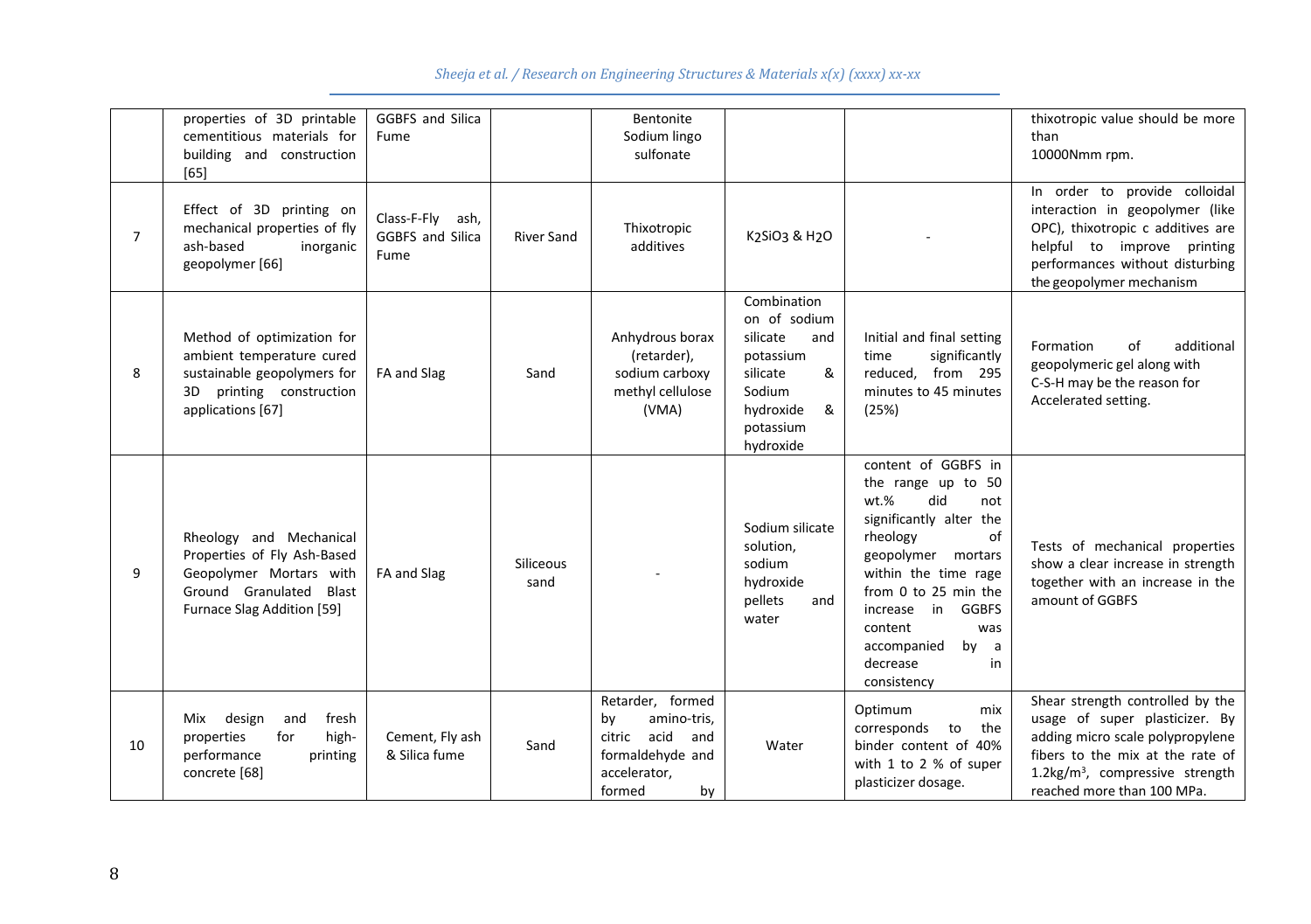|    |                                                                                                                                                          |                                 |             | sulphuric,<br>aluminium salt and<br>diethanolamine.                            |                                                                             |                                                                                                                                                                                  |                                                                                                                                                                                                                                                                  |
|----|----------------------------------------------------------------------------------------------------------------------------------------------------------|---------------------------------|-------------|--------------------------------------------------------------------------------|-----------------------------------------------------------------------------|----------------------------------------------------------------------------------------------------------------------------------------------------------------------------------|------------------------------------------------------------------------------------------------------------------------------------------------------------------------------------------------------------------------------------------------------------------|
| 11 | Mechanical<br>properties of<br>layered<br>geopolymer<br>applicable<br>structures<br>in<br>concrete 3D printing [69]                                      | Fly ash                         | Sand        | Steel and poly<br>Propylene fibres                                             | NaOH &<br>Na2SiO3                                                           | Addition of 1% of steel<br>fiber reduces the<br>workability by 4% and<br>increases the flexural<br>strength by 20%.                                                              | Addition of steel fiber causes<br>bond separation issues and<br>polypropylene fibres decreases<br>the workability.                                                                                                                                               |
| 12 | 3D<br>Design<br>printing<br>cementitious materials via<br>Fuller Thompson theory and<br>Marson-Percy model [70]                                          | OPC, Flyash &<br>silica fume    | Silica sand | Super plasticizer                                                              | Water                                                                       | with<br>Printing<br>continuous<br>sand<br>gradation mix able to<br>print more<br>layers<br>without any significant<br>deterioration,<br>indicates<br>strong<br>interfacial bond. | with<br><b>Mixes</b><br>continuous<br>sand<br>gradation possess higher<br>yield<br>viscosity in<br>stress and<br>lower<br>with<br>uniform sand<br>comparison<br>gradation                                                                                        |
| 13 | Fresh properties of a novel 3D<br>printing concrete ink[15]                                                                                              | OPC, Fly ash<br>and Silica fume | Sand        | Nano clay,<br>Poly<br>carboxylate<br>$e-$<br>based high range<br>water reducer | Water                                                                       |                                                                                                                                                                                  | Effect of small replacement of<br>cement in concrete by fly ash<br>and silica fume enhances the<br>thixotropic behavior of concrete<br>leads to improved buildability.                                                                                           |
| 14 | Process Development of Fly<br>Ash-Based<br>Geopolymer<br>Mortars in View of the<br>Mechanical Characteristics [7]                                        | Fly ash (two<br>types)          | sand        |                                                                                | Sodium silicate<br>solution,<br>sodium<br>hydroxide<br>pellets and<br>water |                                                                                                                                                                                  | The<br>highest<br>compressive<br>strength was 60.1 MPa for the<br>geopolymer manufactured with<br>an Liquid/Solid of 0.2 and<br>Na2SiO3/NaOH ratio of 2. The<br>best thermal curing temperature<br>for obtaining optimal strength<br>characteristics was 100 °C. |
| 15 | Effect of molarity of sodium<br>hydroxide and molar ratio of<br>alkaline activator solution on<br>the strength development of<br>geopolymer concrete [6] | Fly ash (two<br>types)          | sand        |                                                                                | Sodium silicate<br>solution,<br>sodium<br>hydroxide<br>pellets and<br>water |                                                                                                                                                                                  | 16M<br><b>NaOH</b><br>vields<br>high<br>compressive strength<br>when<br>SiO2/Na2O in Na2SiO3 solution<br>is around 2.00 to 2.40 and<br>Na2SiO3/NaOH=2.5.                                                                                                         |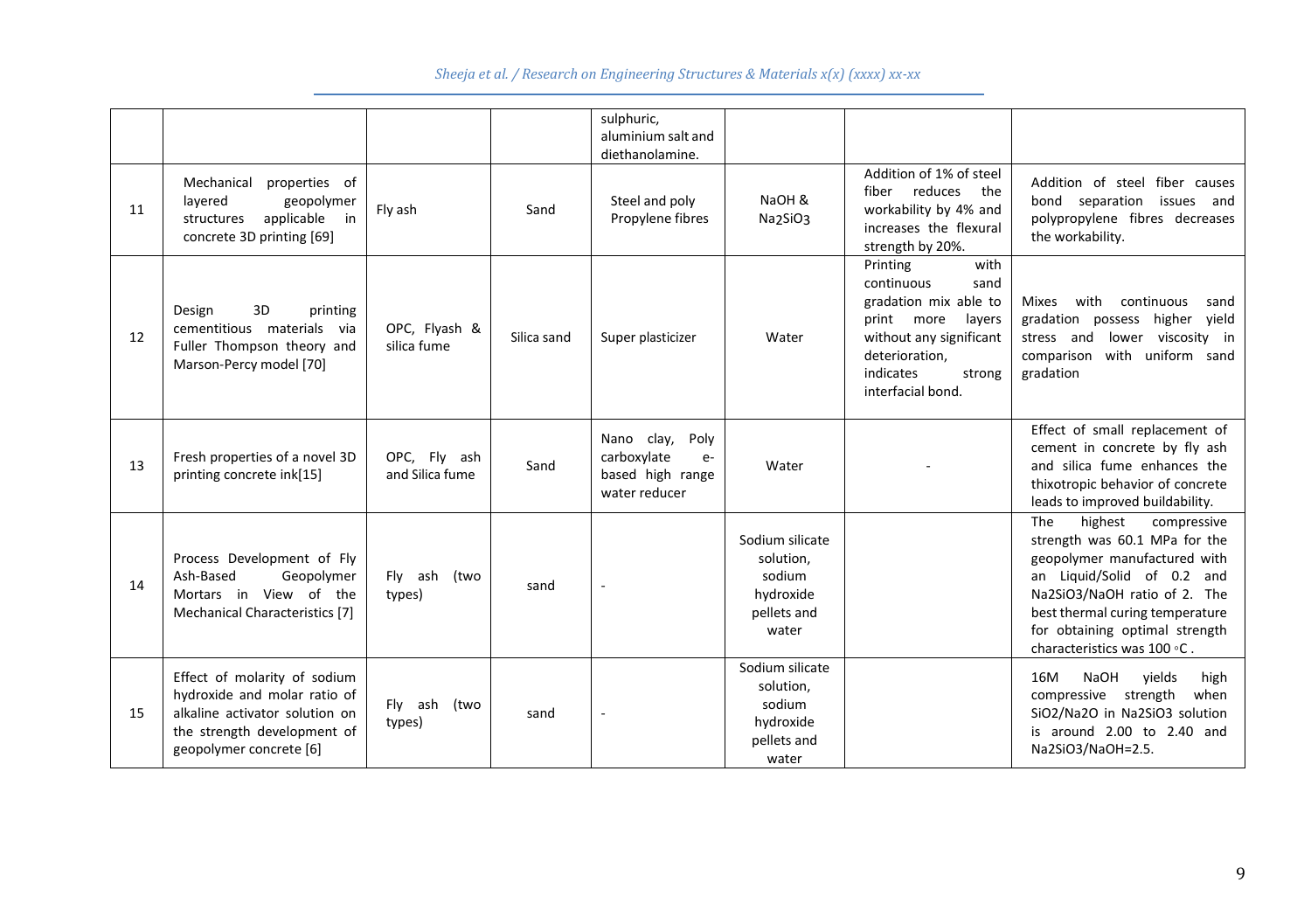## **5. Properties of Printable Geopolymer Concrete**

## **5.1 Fresh Properties**

Printing parameters such as flowability of the extrudable material, printing speed, printing time gap between the consecutive layers etc. have remarkable influence on the final printed object, [71]. To develop proper mix design for printable material extrudability, buildability and workability retention are the essential parameters. The material should possess high yield stress for buildability (high yield stress allows deposition of top layers without causing much deformation of bottom layer) and at the same time, the printable material should below viscous in nature to enable extrudability.

## *5.1.1 Extrudability*

From the analysis of various studies among additive manufacturing extrusion technology, it is revealed that the mixes that are designed for 3D printing need to be extruded through a nozzle to attain the required shape. Extrusion is graded by [72] as full-width printing and filament printing based on layering technique, depending on the rheological properties of the material and geometric configurations of the extruder. Extrusion is so important for further performance; monitoring for real-time efficiency is suggested by [73] by a vision-based technique. 2D images are analyzed in this system, and the reliability of the system was checked by providing various materials.

[62] analyzed the extrudability of geopolymer mortar. Clogging is seen in the study. It will impart the higher yield stress developed due to friction generated between fine aggregates and the importance of further rheological study in geopolymer concrete. The high static yield stress can negatively affect the extrudability, and high pressure is needed to initiate the flow, but not always as cautioned in the study. The fly ash and ground granulated blast furnace slag (GGBS) quantity are varied in geopolymer to vary the thixotropy open time (TOT) for selecting an extrudable mix with the property of shape retention. Study reveals that further modelling is needed to understand extrusion fundamentals with different types of materials and structures.

The extrudability of printable geopolymer pastes are studied by [61] Extrudability is connected to its transition from the mixing system to the printing system. The study concludes that it is safer to decrease the Si/Na ratio of alkali activator to increase the potential of structure reconstruction.

[65] analyzed the properties of printable geopolymers and cementitious materials through his work. In this study to improve the workability and extrudability of mixes, bentonite clay is used as a rheological modifier, and alkaline solutions are used to activate the binders. Results conclude that the geopolymer mix has a higher viscosity in plastic stage than mixtures with cement.

## *5.1.2 Buildability*

3D printable concrete buildability is defined as extruded layers' ability to maintain the printed shape and carry the weight of following layers without failure. The rheological behavior of concrete governs a large part of its buildability property, [53]. The bottom layer is subject to the most challenging load during the time of printing. To ensure the stability of construction until the open time the key factors for maintaining layer-by-layer load are yield stress and structure reconstruction [74].

Different publications on the rheology of geopolymer, [75] mentioned that geopolymer does not have colloidal contact like cement-based materials. Due to the use of the potassium silicate reagent's extremely vicious existence, the hydrodynamic effect will be there in the geopolymer material, therefore, in the analysis, [19] added some nano-clay (attapulgite), compatible with the geopolymer material, to enhance this thixotropic property. It is noted that the internal structural built-up value increased with the addition of clay to mix, causing no problems such as clogging, discontinuity, etc. [61] observed that the interlayer force has a vital role in the buildability of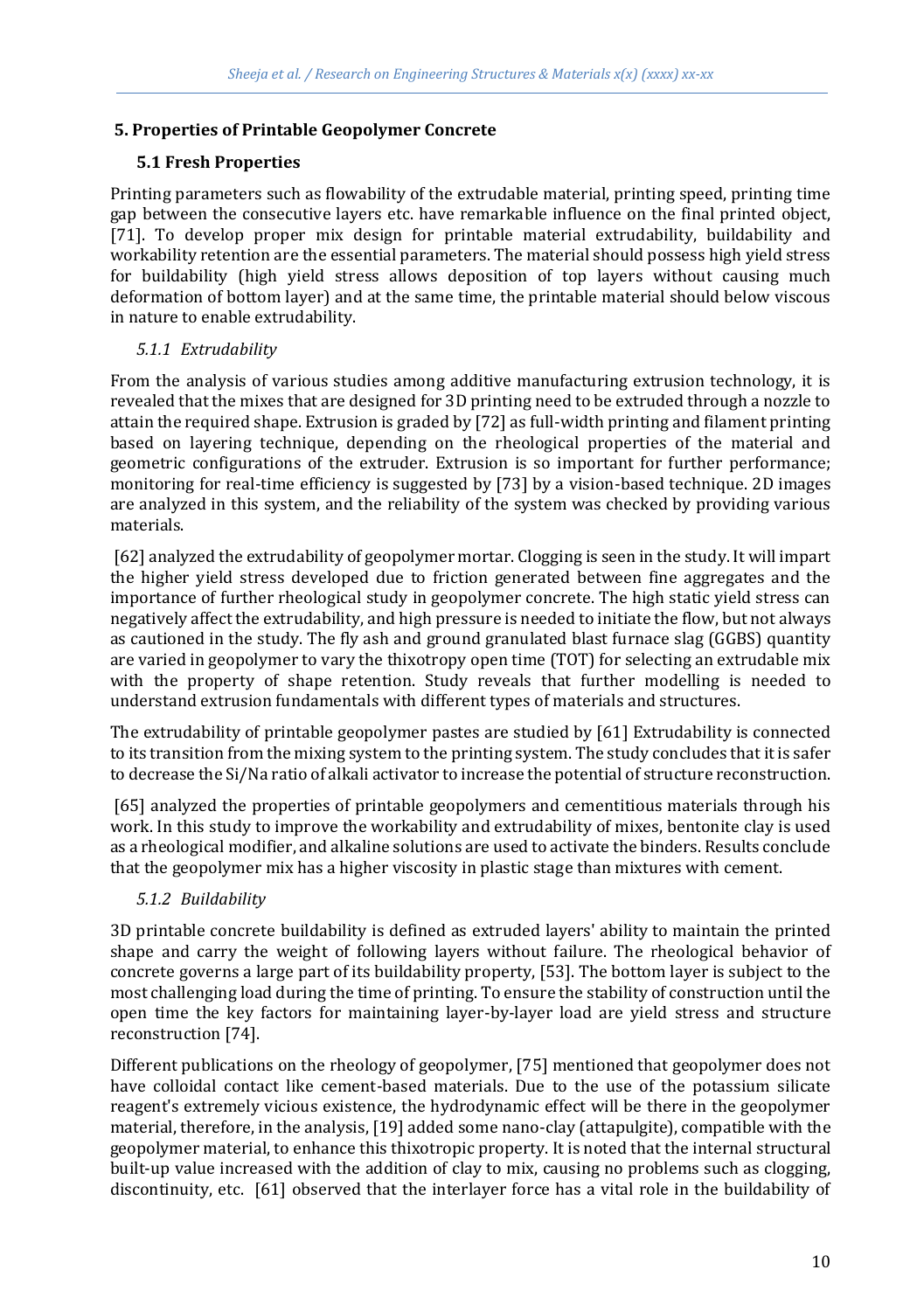paste in printing process of geopolymer material. Study reveals that the inclusion of alkali activator significantly influenced the rebuilding potential of the paste. This will accelerate the polymerization thus the coagulation of the mixture improves and acquires a greater degree of structure recovery.

### *5.1.3 Open Time*

Another important fresh property of concrete for 3D printing is open-time. There is an optimum time for the printed layer to get initial strength to hold subsequent layers but still wet so the layers can fuse together before final setting, [63]. The open-time is connected to the concrete's initial setting time. A sufficient open time is required to support subsequent layers [68]

[63], developed geopolymer mix with fly ash, slag silica fume and Sodium meta-silicate powder were used as the activator, research work it can be seen that higher wt.% of the activator results in considerably lower setting time because of a faster reaction, higher pH and a higher rate of dissolution of particles. Also, a higher w/s ratio causes prolonged setting time by lowering the pH and dissolution rate and reaction rate. Brief setting time (open-time), although giving the sign of getting strength quickly to support the subsequent layers, can result in less adhesion (fusion) between layers and most importantly the mixture can lose workability for printing very quickly.

In the research work, rather than adding an accelerator/retarder, [19] added various percent of fly ash with GGBS to get difference in open time, and noticed over time by adjusting the ability to structural built up for the chosen mix having extrudability and shape retention capacity. Other researchers have found that an improvement in GGBS typically reduces the setting time, [76] As per [19] observed a similar pattern of increasing the percentage of slag, increasing structural built up over time, which reversely affects the extrusion process.

### *5.1.4 Rheology*

Rheology of the concrete mix (deformation of the flow of material) affects the material's extrudability and buildability. Study of [77] concludes that the rheological behavior of the mortar mix is affected by the relationship between shear stress and shear rate, termed as flow curve, can be analyzed with rheometers, Factors such as granular contacts (tribology), delivery and placement, which decides the pumpability and buildability are affected by the material and equipment parameters, [53]. By measuring the rheological properties of a mixture at various time intervals and comparing it with the open time test, the plastic viscosity and shear stress will provide data on the maximum time values needed for good extrudability.

Unlike Portland cement, the rheological behavior of the alkali-activated materials (geopolymer) is less well known. This is due to the complexity of the chemical environment and reactions taking place and the different physical properties of the main precursors. For example, an alkali silicateactivated slag has a too complicated solution environment with high ionic strength and alkalinity, which is a very challenging environment in understanding rheological behavior, [63] Rheology modifiers such as common superplasticizers (that improves workability without increasing  $w/s$ ) in Portland-cement based materials not so good in geopolymer materials, [78]. In the research paper, [61] found that geopolymerization requires an alkali activation. The increase of Na ion can speed up the process of dissolution of aluminosilicate source, [79]. [62] noted that GGBS did not give a significant rheological change, affecting the material's time-dependent structural built-up capacity by reducing paste setting time. Therefore, who should carefully regulate the composition of the mixture, thus maintaining a reasonable final strength level but the addition of silica fume in the fresh stage has been useful in regulating the rheological parameters of the mixture. Silica fumes particles having high surface area, which allowed the blend to be smoothly extruded through the deposited filaments and hence shape retention capacity.

[65] concludes through the study that no special relationship exists among the rheological parameters of printable material. For better pumpability for the printable material, thixotropy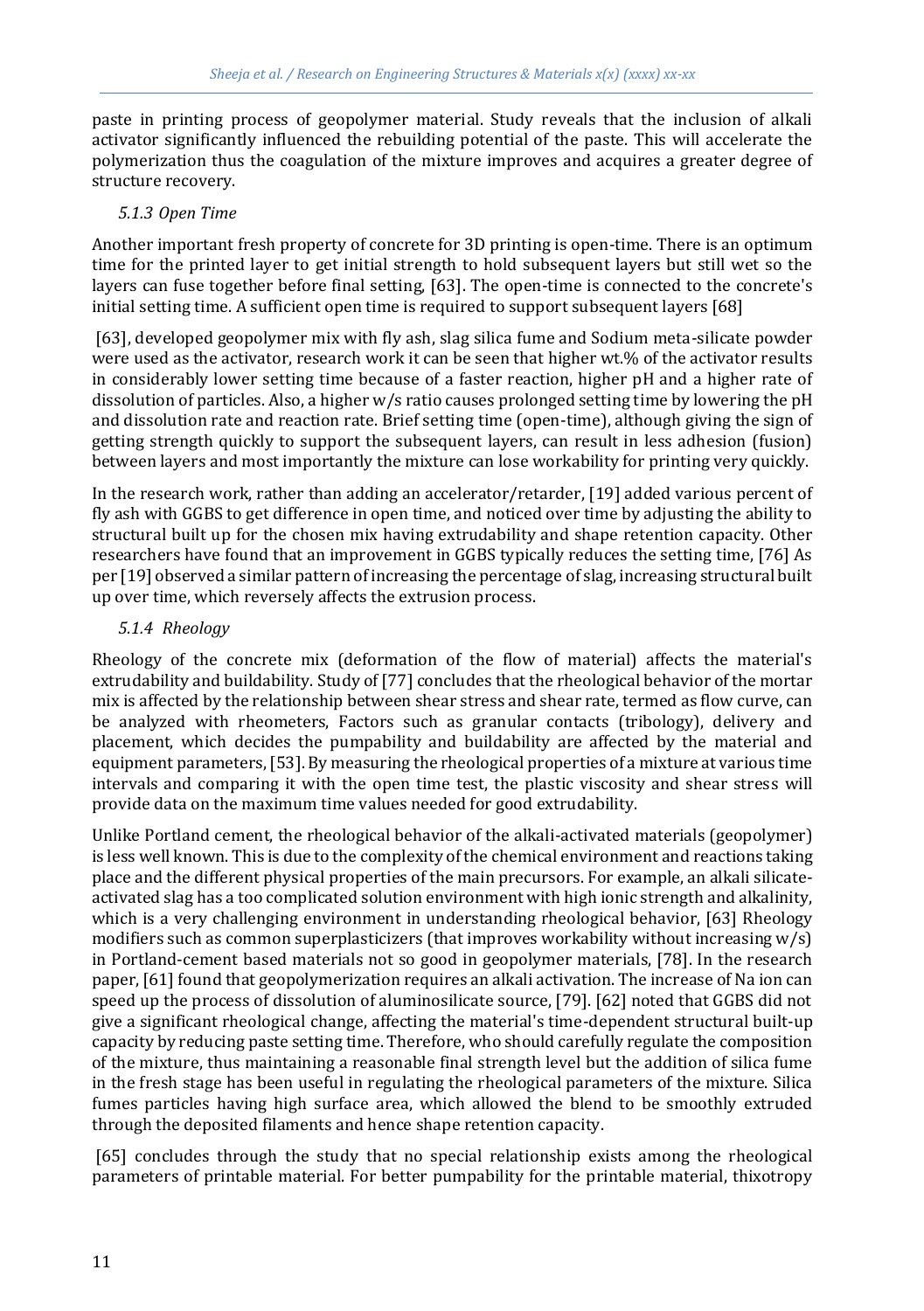value should be more than 10000Nmm rpm. In geopolymer mortar design, [65] applied Acti-gel, since it has the property to provide a mixture with shape stability. It can minimize shear stress through a nozzle during the extruding process and increase the extruded mixture's buildability. By measuring the rheological properties of a mix with different time intervals, particularly the plastic viscosity, it can provide information on the maximum time values needed for good extrudability.

### **5.2 Hardened Properties**

The mechanical properties such as compressive strength, flexural strength, and tensile bond strength must be adequate for a printed structure, in addition to the fresh properties of the geopolymer mixtures for good printing.[63] analyzed that samples with a lower percentage of the activator showed higher strength than the models with higher % of the activator. Lower alkalinity drive formation of a particular geopolymer gel which increases the mechanical performance. Also, higher w/s results typically in lower strength of geopolymers. The samples with higher % of the activator, instead of having faster reaction initiated by lower initial setting time and faster changes in workability (higher rate of increased yield stress vs time), showed lower compressive strength. [80], mentioned in their studies that compressive strength is in direct relation with the molarity of sodium hydroxide when the mortar is prepared with fly ash and slag. [65] concludes that printing parameters such as nozzle orifice shape, printed object complexity etc. influence printed specimens' mechanical properties. Through the research work, [19] reported that the printed sample shows greater compressive strength when load is applied normal to the specimen whereas in flexural test, results are less when loading in the same direction. Results imply that the force of attraction between the layer is less compared with the force along the layers. Another major parameter is the tensile bond strength which is directly influenced by the open time.

## **6. Conclusion**

Geopolymer is a new environmentally friendly cementitious material, and its development has the potential to reduce carbon dioxide emissions caused by the growth of the cement industry. The current analysis analyzed important advancements in geopolymer technology in the construction industry, as well as recent discoveries and future research directions. This topic has piqued the interest of numerous academics over the last decade as a potentially efficient alternative to typical Portland cement-based binders in terms of both technological qualities and environmental sustainability. The increasing number of research publications by years reveals that additive manufacturing technology is a part of industry 4.0. In terms of technological innovation and applicability, significant progress was accomplished as well. One of the most noteworthy achievements achieved is the ability to change geopolymer mixes for sophisticated Additive Manufacturing techniques, which opens up new design flexibility for engineer optimization in the construction industry. In this context, more research is needed to better understand how 3D printing technology might be used to produce effective geopolymer-based applications in the building–architectural disciplines. This state of art paper gives a systematic review of Additive manufacturing techniques and the development of printable material. The effect of several parameters, the type of binders, alkaline activators, admixtures and the binder activator mix ratio on workability, flowability, extrudability, shape retention ability and the mechanical properties of printable alkaline activator mortar. In order to be used in 3D printing of alkali-activated and geopolymer materials, significant rheological development is necessary. Also investigate additive manufacturing technology and critical issues in developing AAM printable materials. For an Additive Manufacturing printed concrete structure with adequate structural and serviceable performance, proper control must be there at the time of material selection, relevant parameters in the mixture design and printing process. For the acceptance of additive manufacturing technology as a construction technology standardization and specification for materials and methods and proper structural design procedures are required.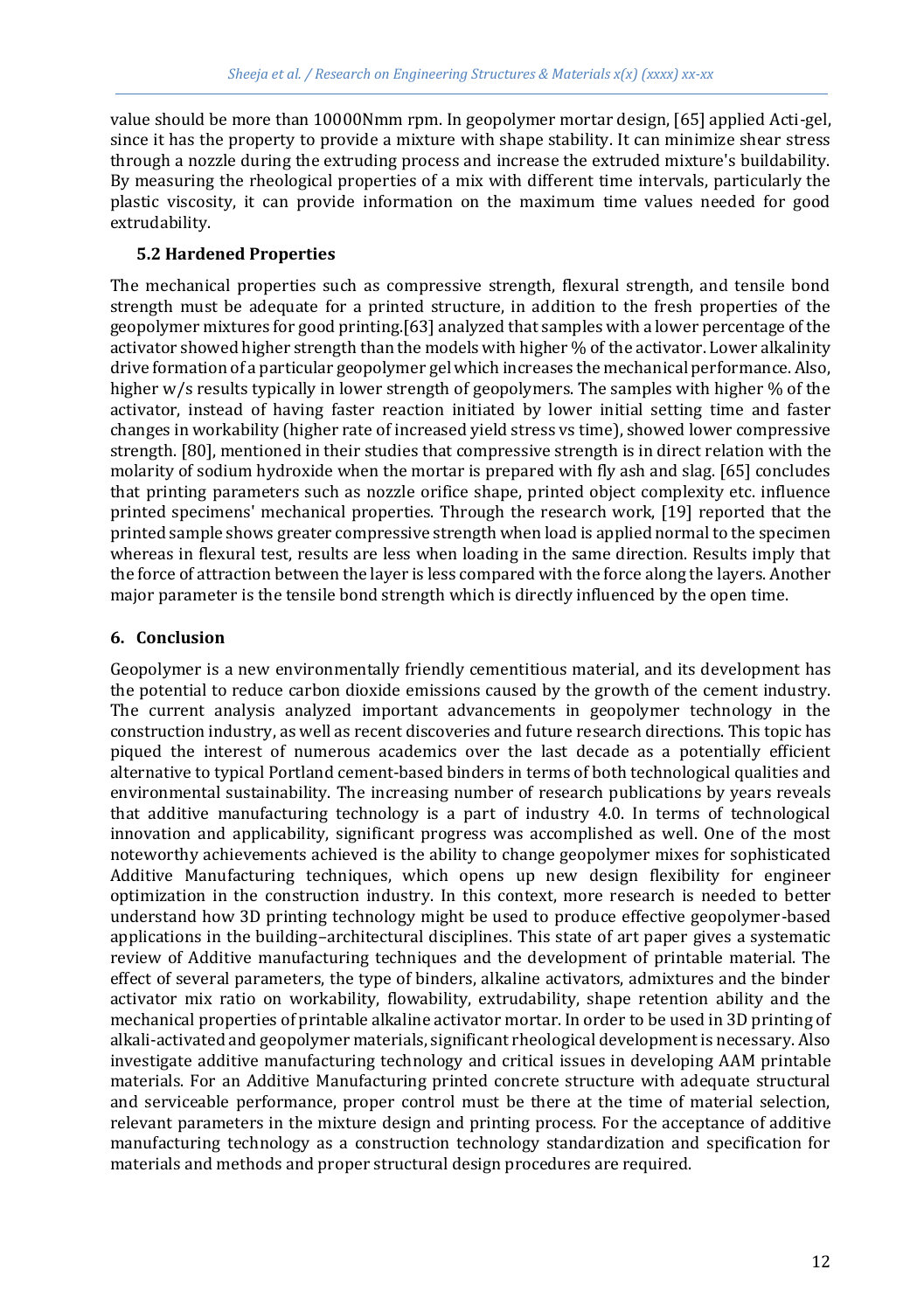### **References**

- [1] Khan MS, Sanchez F, Zhou H. 3-D printing of concrete: Beyond horizons. Cement and Concrete Research,2020;133:106070[. https://doi.org/10.1016/j.cemconres.2020.106070](https://doi.org/10.1016/j.cemconres.2020.106070)
- [2] Gosselin C, Duballet R, Roux P, Gaudillière N, Dirrenberger J, Morel P. Large-scale 3D printing of ultra-high-performance concrete-a new processing route for architects and builders. Materials & Design, 2016;100:102-9[. https://doi.org/10.1016/j.matdes.2016.03.097](https://doi.org/10.1016/j.matdes.2016.03.097)
- [3] Farooq F, Jin X, Javed MF, Akbar A, Shah MI, Aslam F, Alyousef R. Geopolymer concrete as sustainable material: A state of the art review. Construction and Building Materials, 2021;306:124762[. https://doi.org/10.1016/j.conbuildmat.2021.124762](https://doi.org/10.1016/j.conbuildmat.2021.124762)
- [4] Youssef N, Rabenantoandro AZ, Lafhaj Z, Dakhli Z, Hage Chehade F, Ducoulombier L. A novel approach of geopolymer formulation based on clay for additive manufacturing. Construction Robotics, 2021;5(2):175-90. https://doi.org/10.1007/s41693-021-00060-1
- [5] Naghizadeh A, Ekolu SO. Method for comprehensive mix design of fly ash geopolymer mortars. Construction and Building Materials, 2019;202:704-17. <https://doi.org/10.1016/j.conbuildmat.2018.12.185>
- [6] Reddy VS, Karnati VK, Rao MS, Shrihari S. Effect of molarity of sodium hydroxide and molar ratio of alkaline activator solution on the strength development of geopolymer concrete. InE3S Web of Conferences EDP Sciences. 2021; 309. <https://doi.org/10.1051/e3sconf/202130901058>
- [7] Öz HÖ, Doğan-Sağlamtimur N, Bilgil A, Tamer A, Günaydin K. Process Development of Fly Ash-Based Geopolymer Mortars in View of the Mechanical Characteristics. Materials, 2021;14(11):2935[. https://doi.org/10.3390/ma14112935](https://doi.org/10.3390/ma14112935)
- [8] Cong P, Cheng Y. Advances in geopolymer materials: A comprehensive review. Journal of Traffic and Transportation Engineering (English Edition). 2021;8(3):283-314. <https://doi.org/10.1016/j.jtte.2021.03.004>
- [9] Al-Kerttani OM, Mutar A. Studying the behavior of geopolymer concretes under repeated loadings. Journal of Engineering and Applied Science, 2021;68(1):1-2. <https://doi.org/10.1186/s44147-021-00013-z>
- [10] Sambucci M, Sibai A, Valente M. Recent advances in geopolymer technology. A potential ecofriendly solution in the construction materials industry: A review. Journal of Composites Science, 2021; 5(4):109.<https://doi.org/10.3390/jcs5040109>
- [11] Sri Harsha A, Vikram Kumar CR. Fused Deposition Modeling of an Aircraft Wing using Industrial Robot with Non-linear Tool Path Generation. International Journal of Engineering, 2021;34(1):272-82[. https://doi.org/10.5829/ije.2021.34.01a.30](https://doi.org/10.5829/ije.2021.34.01a.30)
- [12] Wolfs RR. 3D printing of concrete structures.
- [13] Nerella VN, Mechtcherine V. Studying the printability of fresh concrete for formwork-free concrete onsite 3D printing technology (CONPrint3D). In3D Concrete Printing Technology, Butterworth-Heinemann 2019;333-347. [https://doi.org/10.1016/B978-0-12-815481-](https://doi.org/10.1016/B978-0-12-815481-6.00016-6) [6.00016-6](https://doi.org/10.1016/B978-0-12-815481-6.00016-6)
- [14] Van Zijl GP, Paul SC, Tan MJ. Properties of 3D printable concrete. In Proceedings of the 2nd International Conference on Progress in Additive Manufacturing, 2016;421-426.
- [15] Zhang Y, Zhang Y, Liu G, Yang Y, Wu M, Pang B. Fresh properties of a novel 3D printing concrete ink. Construction and building materials, 2018;174:263-71. <https://doi.org/10.1016/j.conbuildmat.2018.04.115>
- [16] Bhattacherjee S, Santhanam M. Enhancing buildability of 3D printable concrete by spraying of accelerating admixture on surface. InRILEM International Conference on Concrete and Digital Fabrication, Springer, Cham. 2020; 13-22. [https://doi.org/10.1007/978-3-030-](https://doi.org/10.1007/978-3-030-49916-7_2) [49916-7\\_2](https://doi.org/10.1007/978-3-030-49916-7_2)
- [17] Tay YW, Panda B, Paul SC, Noor Mohamed NA, Tan MJ, Leong KF. 3D printing trends in building and construction industry: a review. Virtual and Physical Prototyping, 2017; 12(3): 261-76[. https://doi.org/10.1080/17452759.2017.1326724](https://doi.org/10.1080/17452759.2017.1326724)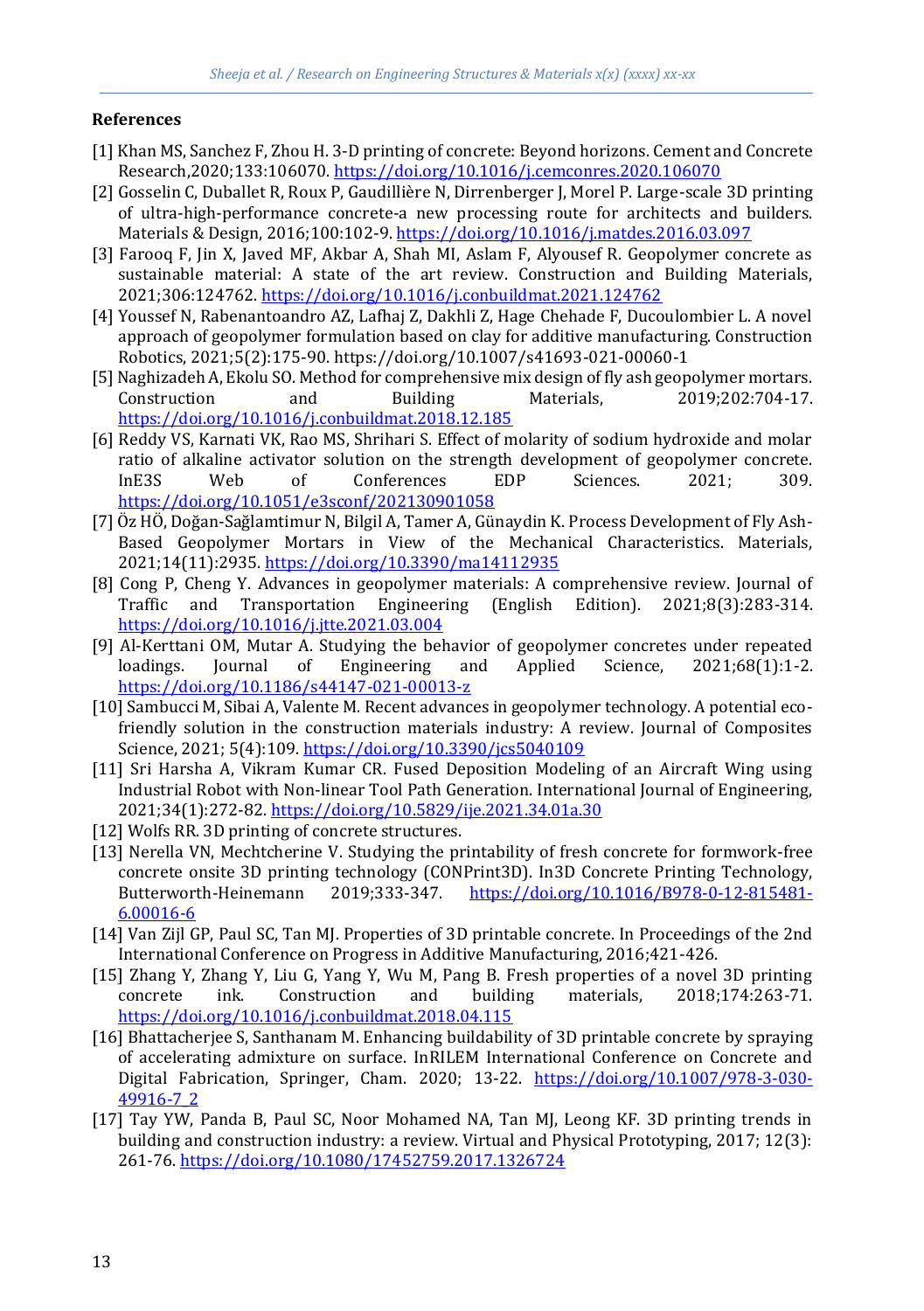- [18] Lim S, Buswell RA, Le TT, Austin SA, Gibb AG, Thorpe T. Developments in construction-scale additive manufacturing processes. Automation in construction, 2012;21:262-8. <https://doi.org/10.1016/j.autcon.2011.06.010>
- [19] Juenger MC, Winnefeld F, Provis JL, Ideker JH. Advances in alternative cementitious binders. Cement and concrete research, 2011;41(12):1232-43. <https://doi.org/10.1016/j.cemconres.2010.11.012>
- [20] Aldin Z, Nedeljković M, Luković M, Liu J, Blom K, Ye G. Optimization of a geopolymer mixture for a reinforced cantilever concrete bench. In 9th International Symposium on Cement and Concrete: 9th International Symposium on Cement and Concrete 2017.
- [21] McLellan BC, Williams RP, Lay J, Van Riessen A, Corder GD. Costs and carbon emissions for geopolymer pastes in comparison to ordinary portland cement. Journal of cleaner production, 2011;19(9-10):1080-90[. https://doi.org/10.1016/j.jclepro.2011.02.010](https://doi.org/10.1016/j.jclepro.2011.02.010)
- [22] Muttashar M, Lokuge W, Karunasena W. Geopolymer concrete: the green alternative with suitable structural properties. InProceedings of the 23rd Australasian Conference on the Mechanics of Structures and Materials (ACMSM23), Southern Cross University. 2014; 101- 106.
- [23] Brădut AI, Lăzărescu AV, Hegyi A. The Possibility of Using Slag for the Production of Geopolymer Materials and Its Influence on Mechanical Performances-A Review. InThe 14th International Conference Interdisciplinarity in Engineering-INTER-ENG 2020 2021; 107.
- [24] Rath B, Deo S, Ramtekkar G. Durable glass fiber reinforced concrete with supplimentary cementitious materials. International Journal of Engineering, 2017;30(7):964-71. <https://doi.org/10.5829/ije.2017.30.07a.05>
- [25] Ghanbari M, Kohnehpooshi O, Tohidi M. Experimental study of the combined use of fiber and nano silica particles on the properties of lightweight self-compacting concrete. International Journal of Engineering, 2020;33(8):1499-511.<https://doi.org/10.5829/ije.2020.33.08b.08>
- [26] Doğan-Sağlamtimur N, Öz HÖ, Bilgil A, Vural T, Süzgeç E. The effect of alkali activation solutions with different water glass/NaOH solution ratios on geopolymer composite materials. InIOP Conference Series: Materials Science and Engineering 2019; 660(1) 012003. <https://doi.org/10.1088/1757-899X/660/1/012003>
- [27] Duxson P, Provis JL, Lukey GC, Van Deventer JS. The role of inorganic polymer technology in the development of 'green concrete'. cement and concrete research, 2007; 37(12):1590-7. <https://doi.org/10.1016/j.cemconres.2007.08.018>
- [28] Zhang Z, Provis JL, Reid A, Wang H. Mechanical, thermal insulation, thermal resistance and acoustic absorption properties of geopolymer foam concrete. Cement and Concrete Composites, 2015;62:97-105[. https://doi.org/10.1016/j.cemconcomp.2015.03.013](https://doi.org/10.1016/j.cemconcomp.2015.03.013)
- [29] Cheng-Yong H, Yun-Ming L, Abdullah MM, Hussin K. Thermal resistance variations of fly ash geopolymers: foaming responses. Scientific reports, 2017; 7(1):1-1. <https://doi.org/10.1038/srep45355>
- [30] Panda B, Paul SC, Hui LJ, Tay YW, Tan MJ. Additive manufacturing of geopolymer for sustainable built environment. Journal of cleaner production, 2017;167:281-8. <https://doi.org/10.1016/j.jclepro.2017.08.165>
- [31] Singh B, Ishwarya G, Gupta M, Bhattacharyya SK. Geopolymer concrete: A review of some recent developments. Construction and building materials, 2015;85:78-90. <https://doi.org/10.1016/j.conbuildmat.2015.03.036>
- [32] Bakharev T, Sanjayan JG, Cheng YB. Resistance of alkali-activated slag concrete to alkaliaggregate reaction. Cement and Concrete Research, 2001;31(2):331-4. [https://doi.org/10.1016/S0008-8846\(00\)00483-X](https://doi.org/10.1016/S0008-8846(00)00483-X)
- [33] Goriparthi MR, TD GR. Effect of fly ash and GGBS combination on mechanical and durability properties of GPC. Advances in concrete construction, 2017;5(4):313.
- [34] Jagtap SA, Shirsath MN, Karpe SL. Effect of metakaolin on the properties of concrete. International Research Journal of Engineering and Technology, 2017;4(7):643-5.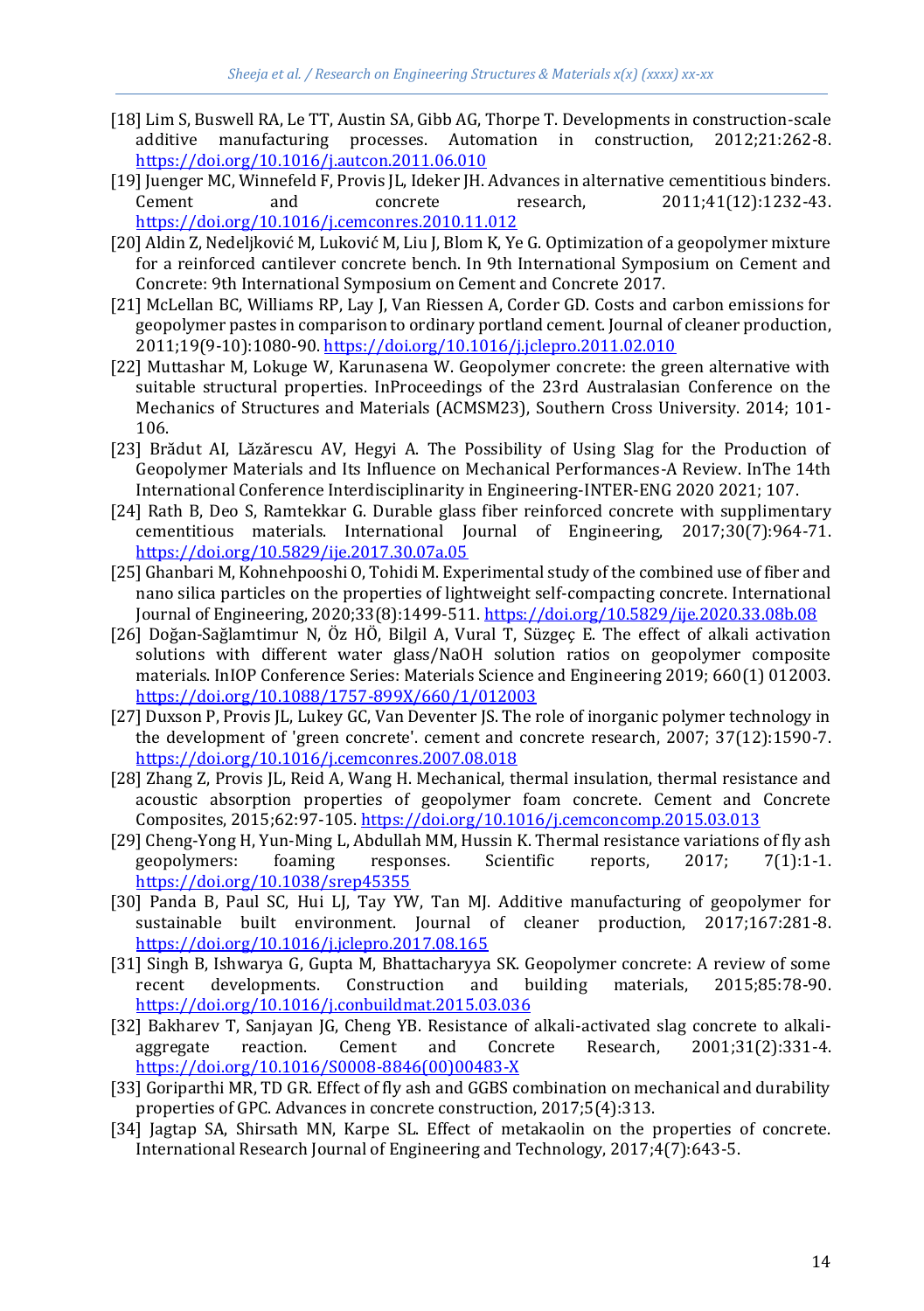- [35] Zhang HY, Kodur V, Qi SL, Cao L, Wu B. Development of metakaolin-fly ash based geopolymers for fire resistance applications. Construction and Building Materials, 2014;55:38-45[. https://doi.org/10.1016/j.conbuildmat.2014.01.040](https://doi.org/10.1016/j.conbuildmat.2014.01.040)
- [36] Davidovits J. Geopolymers: inorganic polymeric new materials. Journal of Thermal Analysis and calorimetry, 1991;37(8):1633-56[. https://doi.org/10.1007/BF01912193](https://doi.org/10.1007/BF01912193)
- [37] Nedeljković M, Luković M, van Breugel K, Hordijk D, Ye G. Development and application of an environmentally friendly ductile alkali-activated composite. Journal of Cleaner Production, 2018;180:524-38[. https://doi.org/10.1016/j.jclepro.2018.01.162](https://doi.org/10.1016/j.jclepro.2018.01.162)
- [38] Glukhovsky VD. Ancient, modern and future concretes. Proceedings of the First International Conference on Alkaline Cements and Concretes, Kiev, Ukraine. 1994; 1-9.
- [39] Davidovits J, editor. Geopolymer, green chemistry and sustainable development solutions: proceedings of the world congress geopolymer 2005, Geopolymer Institute; 2005.
- [40] Pacheco-Torgal F. Introduction to handbook of alkali-activated cements, mortars and concretes. In Handbook of alkali-activated cements, mortars and concretes, Woodhead Publishing.2015; 1-16[. https://doi.org/10.1533/9781782422884.1](https://doi.org/10.1533/9781782422884.1)
- [41] Alghamdi H, Nair SA, Neithalath N. Insights into material design, extrusion rheology, and properties of 3D-printable alkali-activated fly ash-based binders. Materials & Design, 2019;167:107634[. https://doi.org/10.1016/j.matdes.2019.107634](https://doi.org/10.1016/j.matdes.2019.107634)
- [42] Duxson P, Fernández-Jiménez A, Provis JL, Lukey GC, Palomo A, van Deventer JS. Geopolymer technology: the current state of the art. Journal of materials science, 2007;42(9):2917-33. <https://doi.org/10.1007/s10853-006-0637-z>
- [43] Kurdowski W. Cement and concrete chemistry. Springer Science & Business; 2014. <https://doi.org/10.1007/978-94-007-7945-7>
- [44] Sikora P, Chougan M, Cuevas K, Liebscher M, Mechtcherine V, Ghaffar SH, Liard M, Lootens D, Krivenko P, Sanytsky M, Stephan D. The effects of nano-and micro-sized additives on 3D printable cementitious and alkali-activated composites: A review. Applied Nanoscience, 2021;1-9[. https://doi.org/10.1007/s13204-021-01738-2](https://doi.org/10.1007/s13204-021-01738-2)
- [45] Jindal BB. Investigations on the properties of geopolymer mortar and concrete with mineral admixtures: A review. Construction and building materials, 2019;227:116644. <https://doi.org/10.1016/j.conbuildmat.2019.08.025>
- [46] Zhang MH, Islam J, Peethamparan S. Use of nano-silica to increase early strength and reduce setting time of concretes with high volumes of slag. Cement and Concrete Composites, 2012;34(5):650-62[. https://doi.org/10.1016/j.cemconcomp.2012.02.005](https://doi.org/10.1016/j.cemconcomp.2012.02.005)
- [47] Aggarwal P, Singh RP, Aggarwal Y. Use of nano-silica in cement based materials-A review. Cogent Engineering, 2015;2(1):1078018[. https://doi.org/10.1080/23311916.2015.1078018](https://doi.org/10.1080/23311916.2015.1078018)
- [48] Jindal BB, Singhal D, Sharma S, Yadav A, Shekhar S, Anand A. Strength and permeation properties of alccofine activated low calcium fly ash geopolymer concrete. Comput. Concrete, 2017;20(6):683-8.
- [49] Jindal BB. Investigations on the properties of geopolymer mortar and concrete with mineral admixtures: A review. Construction and building materials, 2019 227:116644. <https://doi.org/10.1016/j.conbuildmat.2019.08.025>
- [50] Bakharev T, Sanjayan JG, Cheng YB. Effect of admixtures on properties of alkali-activated slag concrete. Cement and Concrete Research, 2000; 30(9): 1367-74. [https://doi.org/10.1016/S0008-8846\(00\)00349-5](https://doi.org/10.1016/S0008-8846(00)00349-5)
- [51] Chen Y, Chaves Figueiredo S, Yalçinkaya Ç, Çopuroğlu O, Veer F, Schlangen E. The effect of viscosity-modifying admixture on the extrudability of limestone and calcined clay-based cementitious material for extrusion-based 3D concrete printing. Materials, 2019;12(9):1374. <https://doi.org/10.3390/ma12091374>
- [52] Wangler T, Roussel N, Bos FP, Salet TA, Flatt RJ. Digital concrete: a review. Cement and Concrete Research, 2019;123:105780.<https://doi.org/10.1016/j.cemconres.2019.105780>
- [53] Bhattacherjee S, Rahul AV, Santhanam M. 3D Printing-Progress Worldwide. Indian Concr. J, 2020;94:8-25.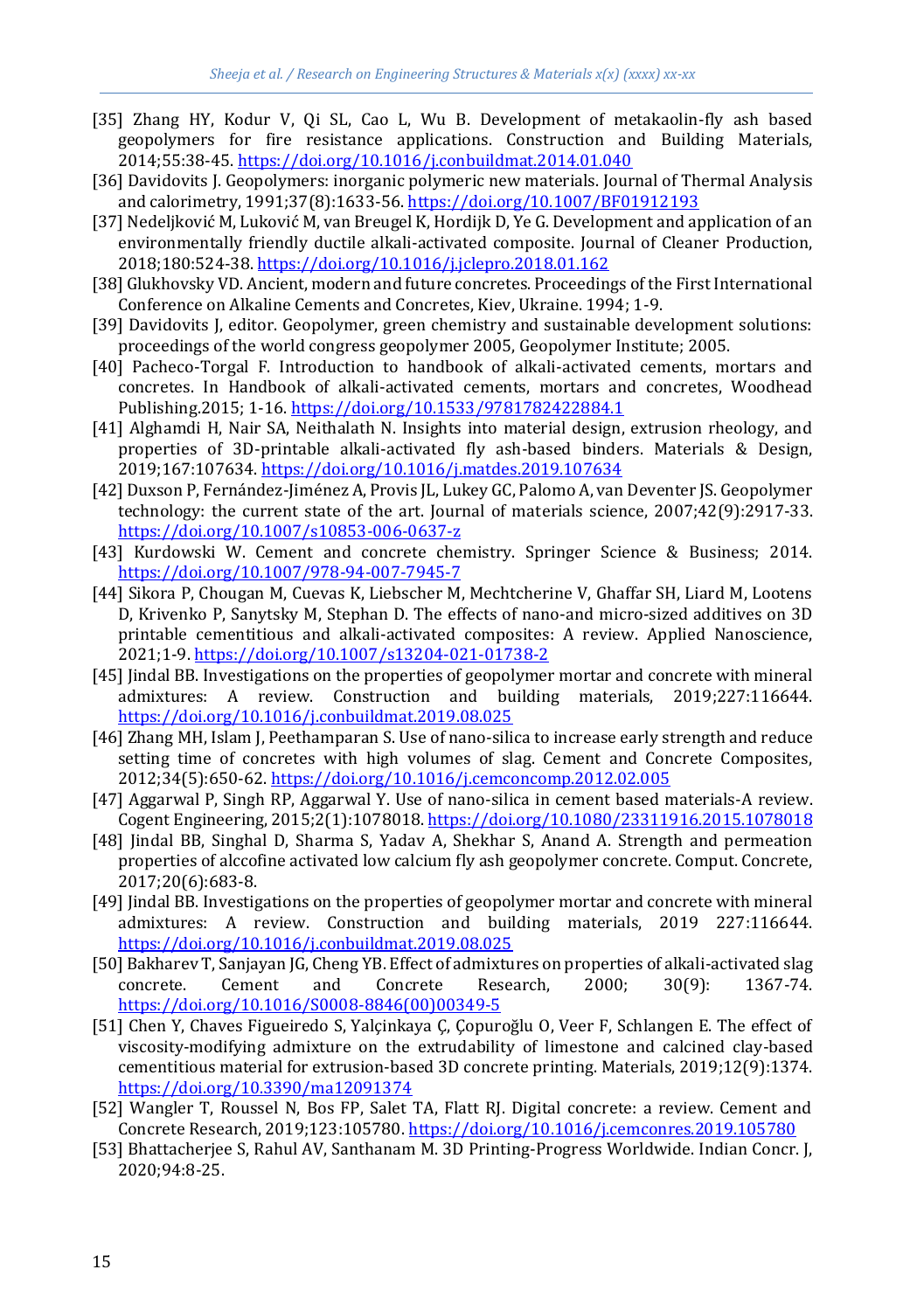- [54] Pouhet R, Cyr M. Alkali-silica reaction in metakaolin-based geopolymer mortar. Materials and Structures, 2015;48(3):571-83.<https://doi.org/10.1617/s11527-014-0445-x>
- [55] Flatt RJ, Bowen P. Yodel: a yield stress model for suspensions. Journal of the American Ceramic Society, 2006;89(4):1244-56[. https://doi.org/10.1111/j.1551-2916.2005.00888.x](https://doi.org/10.1111/j.1551-2916.2005.00888.x)
- [56] Vance K, Dakhane A, Sant G, Neithalath N. Observations on the rheological response of alkali activated fly ash suspensions: the role of activator type and concentration. Rheologica Acta, 2014;53(10):843-55[. https://doi.org/10.1007/s00397-014-0793-z](https://doi.org/10.1007/s00397-014-0793-z)
- [57] Nair SA, Alghamdi H, Arora A, Mehdipour I, Sant G, Neithalath N. Linking fresh paste microstructure, rheology and extrusion characteristics of cementitious binders for 3D printing. Journal of the American Ceramic Society, 2019;102(7):3951-64. <https://doi.org/10.1111/jace.16305>
- [58] Vance K, Arora A, Sant G, Neithalath N. Rheological evaluations of interground and blended cement-limestone suspensions. Construction and Building Materials, 2015;79:65-72. <https://doi.org/10.1016/j.conbuildmat.2014.12.054>
- [59] Sitarz M, Urban M, Hager I. Rheology and mechanical properties of fly ash-based geopolymer mortars with ground granulated blast furnace slag addition. Energies, 2020 Jan;13(10):2639. <https://doi.org/10.3390/en13102639>
- [60] Deb PS, Nath P, Sarker PK. The effects of ground granulated blast-furnace slag blending with fly ash and activator content on the workability and strength properties of geopolymer concrete cured at ambient temperature. Materials & Design (1980-2015), 2014 Oct 1;62:32- 9.<https://doi.org/10.1016/j.matdes.2014.05.001>
- [61] Zhang DW, Wang DM, Lin XQ, Zhang T. The study of the structure rebuilding and yield stress of 3D printing geopolymer pastes. Construction and Building Materials, 2018 Sep 30;184:575- 80[. https://doi.org/10.1016/j.conbuildmat.2018.06.233](https://doi.org/10.1016/j.conbuildmat.2018.06.233)
- [62] Panda B, Tan MJ. Experimental study on mix proportion and fresh properties of fly ash based geopolymer for 3D concrete printing. Ceramics International, 2018 Jun 15;44(9):10258-65. <https://doi.org/10.1016/j.ceramint.2018.03.031>
- [63] Kashani A, Provis JL, Qiao GG, van Deventer JS. The interrelationship between surface chemistry and rheology in alkali activated slag paste. Construction and Building Materials, 2014;65:583-91.<https://doi.org/10.1016/j.conbuildmat.2014.04.127>
- [64] Aldin Z. 3D Printing of geopolymer concrete. Master Thesis, Delft University of Technology 2019.
- [65] Paul SC, Tay YW, Panda B, Tan MJ. Fresh and hardened properties of 3D printable cementitious materials for building and construction. Archives of civil and mechanical engineering, 2018;18(1):311-9[. https://doi.org/10.1016/j.acme.2017.02.008](https://doi.org/10.1016/j.acme.2017.02.008)
- [66] Panda B, Mohamed NA, Tan MJ. Effect of 3d printing on mechanical properties of fly ashbased inorganic geopolymer. International Congress on Polymers in Concrete, Springer, Cham. 2018;. 509-515. [https://doi.org/10.1007/978-3-319-78175-4\\_65](https://doi.org/10.1007/978-3-319-78175-4_65)
- [67] Bong SH, Nematollahi B, Nazari A, Xia M, Sanjayan J. Method of optimisation for ambient temperature cured sustainable geopolymers for 3D printing construction applications. Materials, 2019;12(6):902.<https://doi.org/10.3390/ma12060902>
- [68] Le TT, Austin SA, Lim S, Buswell RA, Gibb AG, Thorpe T. Mix design and fresh properties for high-performance printing concrete. Materials and structures, 2012;45(8):1221-32. <https://doi.org/10.1617/s11527-012-9828-z>
- [69] Al-Qutaifi S, Nazari A, Bagheri A. Mechanical properties of layered geopolymer structures applicable in concrete 3D-printing. Construction and Building Materials, 2018 Jul 10;176:690- 9.<https://doi.org/10.1016/j.conbuildmat.2018.04.195>
- [70] Weng Y, Li M, Tan MJ, Qian S. Design 3D printing cementitious materials via Fuller Thompson theory and Marson-Percy model. Construction and Building Materials, 2018;163:600-10. <https://doi.org/10.1016/j.conbuildmat.2017.12.112>
- [71] Lewandowski JJ, Seifi M. Metal additive manufacturing: a review of mechanical properties. Annual review of materials research, 2016;46:151-86. [https://doi.org/10.1146/annurev](https://doi.org/10.1146/annurev-matsci-070115-032024)[matsci-070115-032024](https://doi.org/10.1146/annurev-matsci-070115-032024)